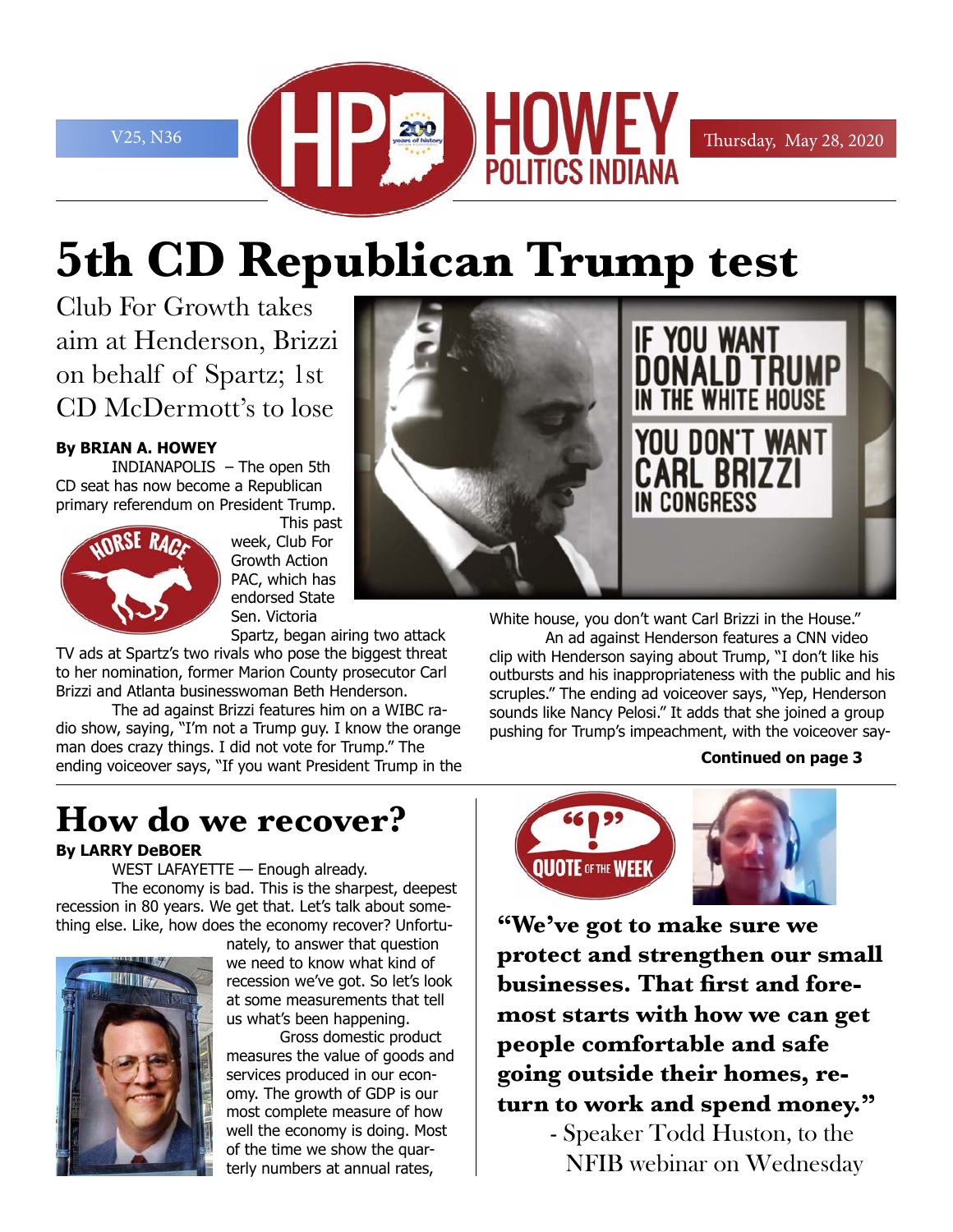



**Howey Politics Indiana WWWHowey Media, LLC c/o Business Office PO Box 6553 Kokomo, IN, 46904 www.howeypolitics.com**

**Brian A. Howey,** Publisher **Mark Schoeff Jr.,** Washington **Mary Lou Howey,** Editor **Susan E. Joiner,** Editor

### **Subscriptions**

HPI, HPI Daily Wire \$599 HPI Weekly, \$350 **Lisa Hounchell,** Account Manager (765) 452-3936 telephone (765) 452-3973 fax HPI.Business.Office@howeypolitics.com

### **Contact HPI**

bhowey2@gmail.com Howey's cell: 317.506.0883 Washington: 202.256.5822 Business Office: 765.452.3936

### **© 2020, Howey Politics**

**Indiana.** All rights reserved. Photocopying, Internet forwarding, faxing or reproducing in any form, whole or part, is a violation of federal law without permission from the publisher.

> **Jack E. Howey** editor emeritus 1926-2019



basically multiplying by four, and we look at "real" GDP, which removes the effect of inflation. Real GDP in the first quarter fell 4.8%. Bad, but not catastrophic.

But the recession started in March. January and February were fine, probably a lot like 2019. In 2019, real GDP grew 2.1%. If that growth continued in January and February, but the whole quarter showed a 4.8% decline, then real GDP must have fallen 19% in March. That is catastrophic.

**Twelve years ago** the Great Recession was kicked off by declining investment spending. That's spending on business buildings, equipment, software and inventories, and home construction, too. Investment spending began to fall in 2007, a year before the economy as a whole, and dropped 21% in 2009. Spending by households on consumer goods and services fell just 1.3% that year.

That is not what's happening this time. In the first quarter, investment spending fell 5.8%, a little less than its 6.2% drop in the fourth quarter. Consumer spending, though, fell 7.9% in the first quarter, after rising 1.8% in the fourth quarter. Spending in March must have dropped more than 20%. Consumers are leading this recession.

A new report showed that total retail sales were down 22% this April compared to April a year ago. Sales at restaurants were off 49%, but most restaurants were closed except for takeout and delivery. Consumer spending was down partly because there were fewer places to shop. But auto dealers, auto parts

stores and gas stations were essential businesses. Most remained open. Their sales dropped by a third or more. Consumers weren't spending, even when they could.

That's also shown in the inflation data. If most goods and services were in short supply, prices would go up. Consumers would compete to buy scarce goods, and retailers would not need to cut prices. We'd get higher inflation. But according to the consumer price index, prices are falling. That's not inflation, that's deflation. Even after removing the influence of falling gasoline prices, the CPI fell 5.2% in April. Businesses were cutting prices, trying to get consumers to buy.

The drop in consumer spending is leading the recession. To recover, consumers must spend again. What will it take?

Consumers need income to spend. Tens of millions of people have lost their jobs. As the economy opens up, people can go back to work. But some employers have not survived. Those that open at 50% capacity may not need as many employees. Then there's the vicious cycle: Businesses won't employ all their workers if sales are down; sales can't increase until people are employed and earning income.

**Employed people** earning income can go back to spending. But what if they've depleted their savings or gone into debt during the lockdown? Their initial earnings may go to paying debt or rebuilding nest eggs. The individual payments and added unemployment benefits from the CARES act were meant to sup-

Real GDP: Percent change from preceding quarter

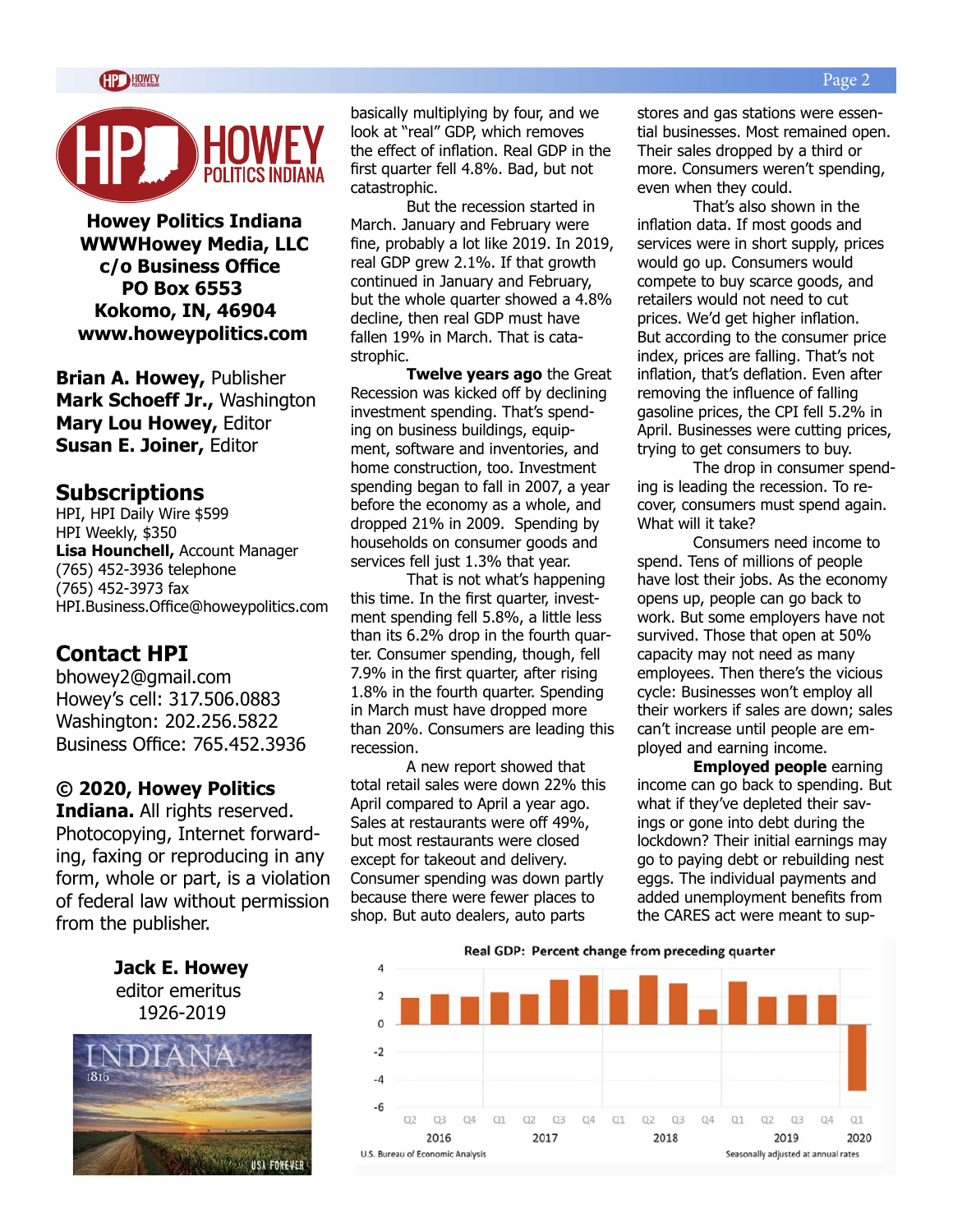port people's finances. Let's hope it worked.

**People can't shop** if stores are closed. As stayat-home orders are lifted and stores reopen, shopping and spending can resume. Unless it doesn't. A Reuters survey at the end of April found that a majority of people won't go back to movies, concerts or sporting events until there's a vaccine. The ultimate reason that consumers quit spending was because they were afraid of getting sick.

Our economic recovery comes back to the virus. Get it under control, and consumers will feel confident enough to spend. Without that, full recovery probably won't happen.  $\mathbf{\hat{v}}$ 

**DeBoer is a professor of agricultural economics at Purdue University.** 

### **CIP HOWEY**

### **Horse Race, from page 1**

ing, "Beth Henderson: Wrong about Trump, wrong about Congress."

Club For Growth President David McIntosh, who lost a 2012 race in the 5th CD against U.S. Rep. Susan Brooks, is banking on the notion that in a 15-candidate GOP race, it will be ardent Trump supporters who will give Spartz enough momentum to win the nomination.

As it did for Richard Mourdock's U.S. Senate campaign in 2012, Club For Growth has provided polling for Spartz (showing her with a double-digit lead and 76%

name ID), endorsed her candidacy, and according to the FEC website, contributed a very modest \$5,206 of the \$91,882 she reported on her preprimary filing. That comes on top of the \$750,000 she loaned her campaign. She had spent \$679,469 and had \$160,713 cash on hand.

The FEC reports show that Henderson has raised \$445,459, had \$291,331 in expenditures and had \$154,128 cash on hand. She loaned her campaign \$254,600.

Brizzi is actually sixth on the GOP fund list (trailing Treasurer Kelly Mitchell at \$331,977, Dr. Chuck Dietzen at \$303,639 and Rev. Micah Beckwith at \$147,490), raising \$144,761, spending \$111,620 with \$33,141

on hand. But Brizzi served eight years as Marion County prosecutor and entered the race with the highest name ID in the field. He has also waged a TV ad campaign.

Spartz, Henderson and Brizzi have had more TV ad exposure than the rest of the field. So McIntosh has taken aim at Henderson and Brizzi, using Trump as a wedge. It may deliver the nomination to the Noblesville Republican who was elected via caucus to finish out Senate Appropriations Chairman Luke Kenley's General Assembly term, then bolted her reelection campaign and opted for this congressional race.

Should Spartz prevail with the nomination, it would mark one of the strangest routes ever taken by a congressional candidate.

McIntosh is betting that the Trump factor will land

Spartz the nomination, though it could prove problematic in a fall showdown with the expected Democrat nominee Christina Hale, who has raised \$1,052,047, had \$550,494 in expenditures and had \$501,552 cash on hand per her May 13 FEC report.

Hale's chief nomination rival, 2018 nominee Dee Thornton, has raised just \$64,761 in her May 13 filing.

The reason Hale entered the race was the notion that the 5th CD was turning purple. U.S. Sen. Joe Donnelly carried the district in his 2018 loss to Republican Mike Braun, and Democrats picked up SD29 with J.D. Ford's defeat of State Sen. Mike Delph. SD29 straddles Indianapolis



and Hamilton County, and was the lone GOP-held district that Hillary Clinton carried over Trump in 2016.

Senate Majority Campaign Committee polling on behalf of Delph and State Sen. Jim Merritt in 2018 showed that Trump was under water in their districts. Several sources told HPI that Trump's approval was well south of Trump's 47% Indiana approval.

Trump probably remains popular in the northern part of the 5th CD, an area where Henderson was expected to do well. Thus, the Club For Growth threw in the wedge issue, using the president as the fulcrum.

Brizzi's base is in Indianapolis, where Trump is very unpopular. His dilemma is that moderate anti-Trump voters will be inclined to vote for Hale in the Democratic primary.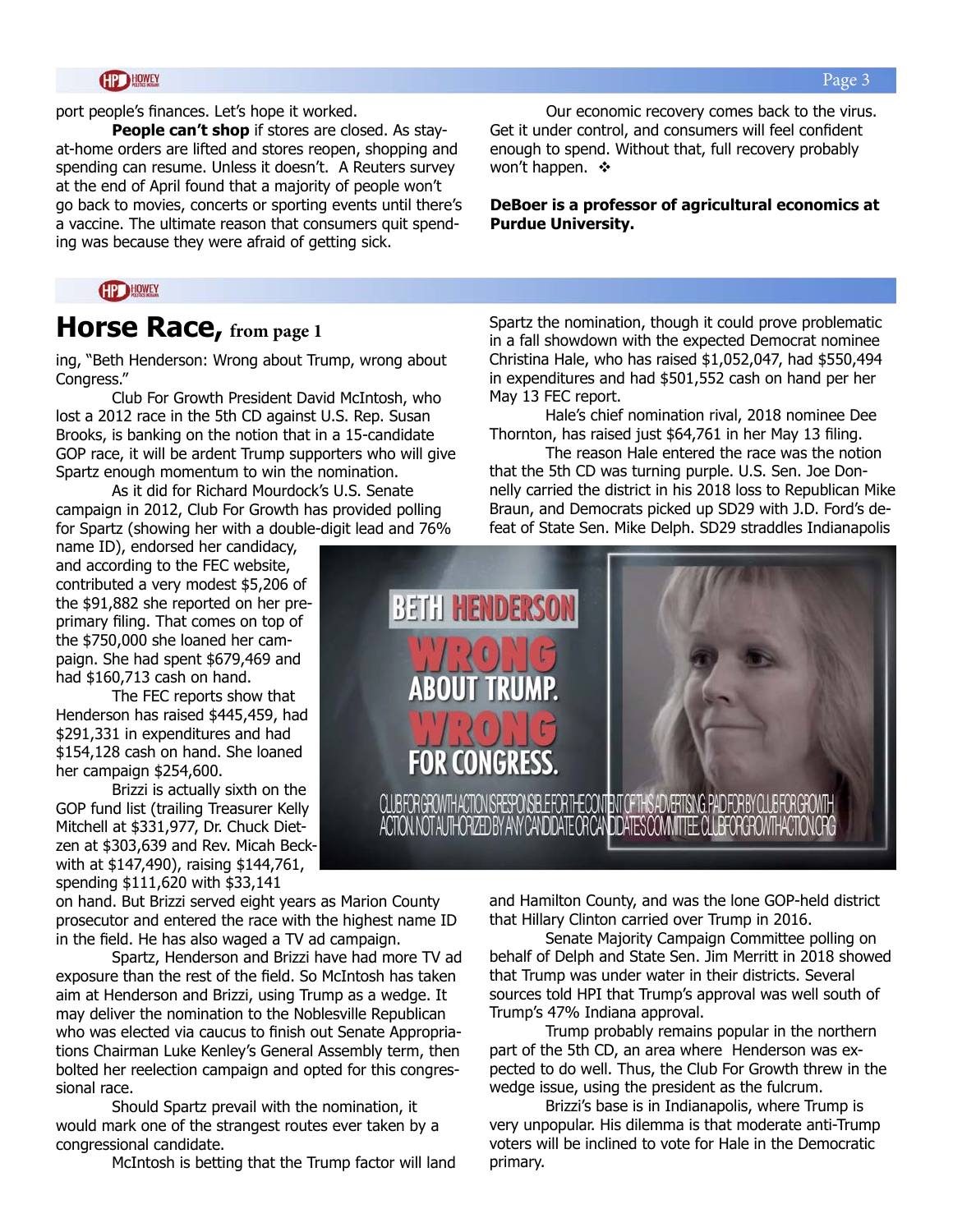Delph told HPI after his loss to Ford, "Every Republican got trounced" in Marion County. Braun received only 30%, Indiana Auditor Tera Klutz 33%, Delph 34%, Secretary of State Connie Lawson 35%, while Mitchell and Susan Brooks got 36%. Delph noted that 66% of Ford's votes came via Democratic straight party ballots.

In the middle of blue Indy and the red north are suburban Carmel, Fishers and Noblesville where Spartz's State Senate district is located. But she has never appeared on a primary or general election ballot. Thus, McIntosh's gamble carries some risk. The pro-Trump TV ads aimed at Brizzi and Henderson could galvanize moderate "Lugar Republicans" to coalesce around the former prosecutor or Henderson, who has been endorsed by Sen. Mike Braun, Kenley and former congressman Dan Burton. **Republican Primary Status:** Tossup. **Democratic Primary Status:** Safe Hale.

### **1st CD: Big McDermott money lead**

There is a new money order in the open 1st CD Democratic primary. Hammond Mayor Thomas McDermott Jr. maintained a healthy money lead, but loaned his campaign \$50,000. McDermott has raised \$587,348 and spent \$515,792 as of his May 13 FEC filing. He had \$71,556 cash on hand.

Gary attorney Sabrina Haake moved into second place, posting \$283,977, of which \$209,000 came from a candidate loan. State Rep. Mara Candelaria Reardon reported \$256,446 and had \$52,461 cash on hand.

North Township Trustee Frank Mrvan posted \$232,122 and had \$55,732 cash on hand. He has received the United Steelworkers endorsement, as well as from U.S. Rep. Pete Visclosky, who had an ending balance of \$218,951 following his final campaign in 2018. Visclosky has helped engineer the Steelworkers and Gary Democratic Precinct Organization support on behalf of the trustee.

McDermott received \$1,000 from Oscar Martinez for Sheriff, \$350 from State Rep. Carolyn Jackson, \$1,000 from Hobart Mayor Brian Snedecor, \$100 from Citizens for Mike Andrade, who is seeking Reardon's HD12 seat, and \$1,000 from Lake County Commissioner Mike Repay. The advocacy group Democratic Progress is spending \$38,480 on McDermott's behalf, according to FEC filings, which is just a portion of the \$165,000 in PAC money supporting the mayor.

On Monday, he was endorsed by Donnelly. "I have known and served with Mayor Thomas McDermott Jr. for many years, and I always admired his hard work and dedication to making life better for our working class families," Donnelly said. "Tom McDermott would be a great Member of the U.S. Congress."

"I couldn't be more pleased to have Indiana's former U.S. senator Joe Donnelly weigh in today on my campaign to become NWI's next congressman," McDermott said. "I've always respected Joe for what he stood for in the Senate — level headedness, moderate views, and faithful to his Indiana constituents. When I first decided to run for Congress, Joe went out of his way to host a fundraiser for me and I want to thank him for his kind words today encouraging my run to be NWI's next congressman."

Reardon was endorsed by U.S. Rep. Rep. Jesus "Chuy" Garcia, D-Chicago, which is designed to boost her Latino turnout. "Mara has been a bold leader in many of the same fights that I have fought throughout my career, from standing up for our workers to ensuring families have access to affordable health care and a quality education," Garcia said. She also got a boost when Seattle-based Voter Protection Project announced earlier this month it's spending "six figures," or at least \$100,000, to create and send three different mailers to some 83,000 likely primary voters in Lake, Porter and LaPorte counties ahead of the June 2 election.

HPI still believes this is McDermott's race to lose. He has a broader list of endorsements, has raised the most money by a long shot, is a former Lake County Democratic chairman and his Hammond power base is The Region's largest city. Asked Wednesday if he was going



closest opponent times two. I have super PACs supporting me to to the tune of an extra \$165,000, running TV ads and direct mailers like The Region has never seen before. I have a great team of dedicated volunteers and high name ID. By most accounts, I have made a good name for myself and represented Hammond well in the 16 years I've been mayor."

McDermott was cautionary about his prospects next Tuesday. "I am running against the candidate chosen by Rep. Visclosky to succeed him. The congressman has brought along the Gary Precinct Organization as well as the USW endorsement, and thousands of yard sign locations around NWI for the trustee, which are huge for any candidate running for the first time across CD1. Without these advantages, brought to the trustee from Congressman Pete, he wouldn't be hard to beat at all. However, he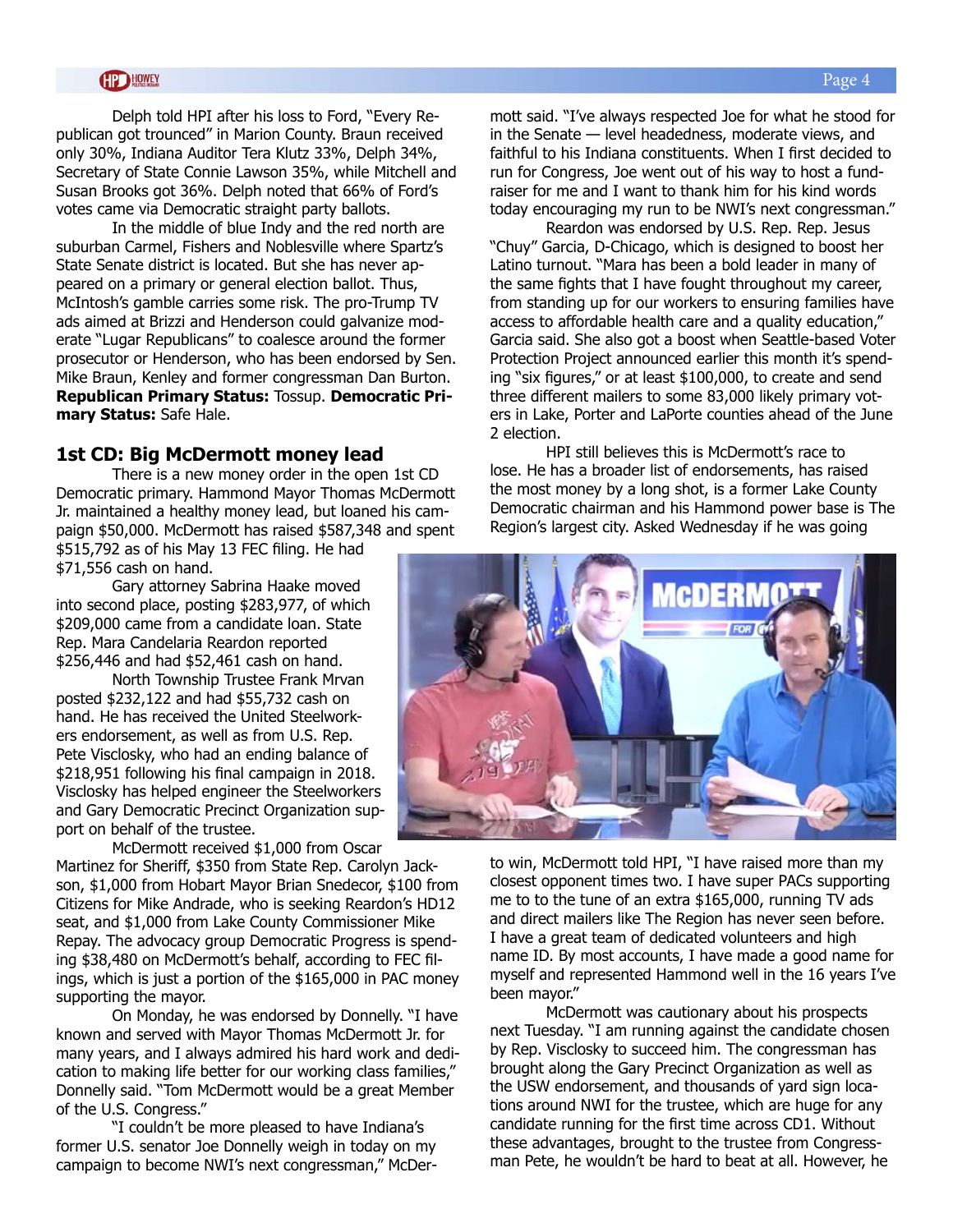has these advantages heading into Election Day, and it's something I am leery about. I feel good about my chances on Election Day, but I have too much respect for my opponents to guarantee any type of results.

"It's all up to the voters now," McDermott said. **Democratic Primary Horse Race Status:** Leans Mc-Dermott.

### **2nd CD: Hackett favored**

South Bend attorney Pat Hackett is facing attorney Ellen Marks. This is Hackett's second attempt at the 2nd CD nomination, losing to Mel Hall in the 2018 Democratic primary. She is an adjunct assistant professor at the Notre Dame Law School and runs her own firm, Hackett & Associates. Her May 13 FEC filing showed \$314,259 raised, \$257,291 spend and \$58,066 cash on hand.

Marks posted \$296,139 raised, including a \$106,250 loan from herself, and has spent \$275,587. She had an ending balance of \$20,551.

In a South Bend Tribune interview, Hackett said, "COVID-19 shows us that the healthcare of one of us impacts all of us. The federal government must play a leading role in expanding access to healthcare. Healthcare is a right and public good. I support the ACA, its removal of lifetime caps, and removal of exclusions for pre-existing conditions. I support universal healthcare coverage and movement toward a Medicare for All system ensuring coverage regardless of age, pre-existing conditions, employment or economic status."

Marks said, "The federal government should enact a public option that expands on the current Medicare system and ensures every American is covered. I also believe we should preserve choice and service competition by allowing private plans to compete for customers. Healthcare makes up 18% of our national economy, so it is crucial that we create a resilient, cost-effective system that can withstand Constitutional challenges and under which access to care will be protected notwithstanding shifts in political power." **HPI Democratic Primary Horse Race Status:**  Likely Hackett.

### **3rd CD: Banks expected to win**

U.S. Rep. Jim Banks is seeking to fend off a Republican primary challenge from Chris Magiera. Banks has raised \$719,279, spent \$505,185 and had \$225,602 cash on hand as of May 13. He has tacked toward President Trump over the past year, ardently defending the president. Magiera posted \$260,895 raised, had \$254,147 in expenditures and had \$6,748 cash on hand. The 3rd CD is one of the most conservative, pro-Trump districts in the nation and it is inconceivable that Banks would not be renominated. He will likely face Democrat Tommy Schrader, who posted \$294,949 on his May 13 FEC report, spent \$274,397 and had \$20,552 cash on hand. He faces Chip Coldiron in the Democratic primary. Coldiron has raised just over \$5,000. **HPI Republican Primary Horse Race Status:** Safe Banks. **HPI Democratic Primary Status:** Safe Schrader.  $\cdot$ 

**HP HOWEY** 

# **SD20 turns into GOP dogfight; Lehman, McGrath targeted**

#### **By BRIAN A. HOWEY**

FISHERS — It's a bird. It's a plane. No, it's J.R. Gaylor!

Over the weekend the SD20 Republican candidate deployed a new pandemic-era campaign technique, with an airplane towing a banner over Fishers and Noblesville



imploring votes in his race against Scott Baldwin.

This was supposed to be Baldwin's race to lose. When he entered in January, it appeared as though he forced incumbent Sen. Victoria Spartz out of that race

and into the open 5th CD, where she is perceived as one of a handful of frontrunners. Baldwin had in his pocket endorsements from Fishers Mayor Scott Fadness and rookie Noblesville Mayor Chris Jensen.

Gaylor, who heads ABC Builders & Contractors,



entered the race in February and according to large contribution filings with the Indiana secretary of state and the pre-primary reports, opened up more than a \$150,000 funding lead while his donor list includes former Senate president David Long and former Indiana GOP chair Jim Kittle, Jr. What had been a "safe" nomination for Baldwin has been moved in HPI's Horse Race into a "Leans

Baldwin" category, and could enter the "tossup" zone before next Tuesday's primary election

It is just one race where late money has been flowing in. That includes HD88, the seat being vacated by former House speaker Brian Bosma. Fishers Deputy Mayor Leah McGrath is the heir apparent, with an endorsement of Gov. Eric Holcomb. But Fishers attorney Chris Jeter has been touting his Right to Life of Indiana endorsement while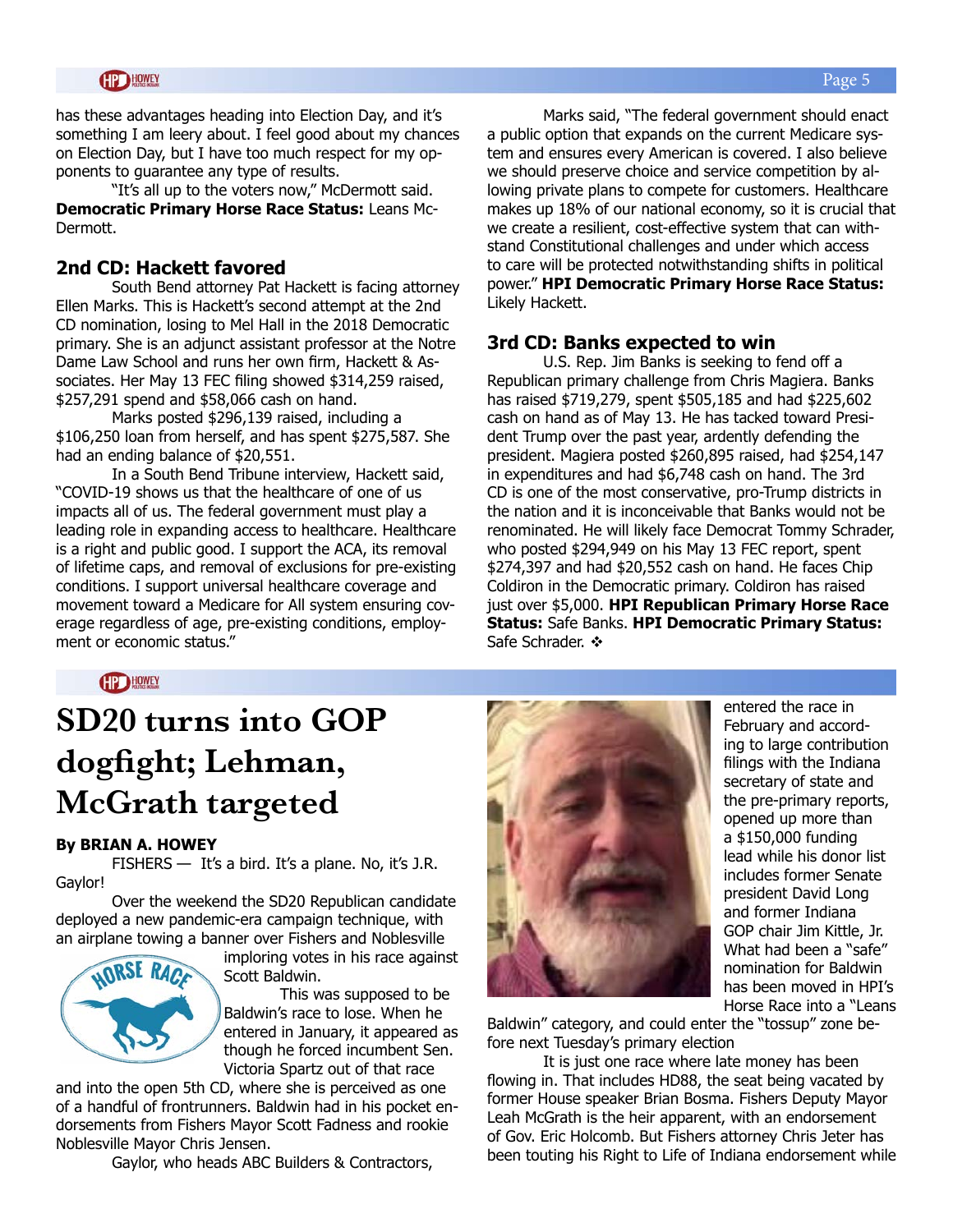posting \$100,000 in campaign contributions, prompting late donations for McGrath from the campaign committees of U.S. Rep. Susan Brooks and Secretary of State Connie Lawson.

Another showdown is taking shape in HD79, where Taylor Isch is challenging House Majority Leader Matt Lehman, who began running ads on WOWO and Fort Wayne broadcast TV today.

Another race drawing late money is HD50, where State Rep. Dan Leonard is seeking to fend off a Republican primary challenge from Huntington teacher John Stoffel, who has received funds from Democrat State Rep. Melanie Wright and the Indiana State Teachers Association PAC.

On the Senate side, the only contested primary appears to be SD 20. Incumbent Sens. Susan Glick and caucus-appointed Brian Buchanan and Justin Busch appear to be in good shape for renomination.

In open House seats, all eyes are on the South Bend seat being vacated after half a century of former speaker B. Patrick Bauer, where his daughter, Maureen, is hoping to extend that family's hold on that seat to a third generation. Winona Lake Councilman Craig Snow is favored in a seat being vacated by State Rep. David Wolkins, while in HD58, Greenwood Councilman David Hopper is hoping to ride an endorsement from Mayor Mark Myers, while out-going State Rep. Woody Burton is backing Michelle Davis.

In another open seat, Warrick County Republican Chairman Michael Griffin and Warrick County Councilwoman Cindy Ledbetter are battling to succeed retiring State Rep. Ron Bacon, who has not made an endorsement.

Here is our exclusive General Assembly primary race rundown:

### **Senate Republican primaries**

**SD7:** State Sen. Brian W. Buchanan is facing a primary challenge from businessman Ethan H. Brown and Vernon Budde. Buchanan was appointed to the seat by Republican precinct committee members when former state Sen. Brandt Hershman resigned in early 2018. Buchanan had a beginning balance of \$52,787, raised \$33,531 and spent \$50,588 for an ending balance of \$35,731. The low dollar amounts suggest Senate Republicans are not worried about this primary. **Primary Horse Race Status:** Safe Buchanan.

**SD13:** State Sen. Susan Glick is facing a challenge from another former LaGrange County prosecutor, Jeffrey W. Wible. Sen. Glick is seeking a third full term after she was appointed by caucus to succeed State Sen. Bud Meeks. Wible has raised just \$8,295 this cycle and spent \$21,142 (he had a \$14,558 beginning balance). Wibel was endorsed by former congressman Marlin Stutzman, who wrote in KPC Media, "Jeff is a man of integrity and honor and I have no doubt that he will be the voice for the voiceless and those in need. The right to

life is absolutely essential and an issue closest to my heart. For me, it's important to have someone that doesn't just silently cast the right votes but will be outspoken in their support of pro-life bills in the General Assembly." **Primary Horse Race Status:** Safe Glick.

**SD20:** This has become a big money showdown between Scott Baldwin and J.R. Gaylor. The Friends4 JR Gaylor Committee reports raising \$420,204 on its May 15



filing and had an ending balance of \$133,937. Baldwin (pictured) has raised \$262,978 and had a cash-on-hand balance of \$89,843. The Senate Majority Campaign Committee has not endorsed a candidate. When Baldwin entered the race, he had the endorsements of Fishers Mayor Scott Fadness and Noblesville Mayor Chris Jensen and received \$1,000 from former Indiana Republican Chairman Jim Kittle Jr. He appeared to force State Sen.

Victoria Spartz out of the race. She opted to seek the 5th CD Republican nomination. Gaylor heads the influential Associated Builders and Contractors of Indiana/Kentucky and received \$3,000 from former Senate President Pro Tem David Long, \$30,000 from Charles D. Goodrich and \$5,000 from Hoosiers for Quality Education PAC. He reportedly had an airplane pulling one of his banners over Noblesville and Fishers last weekend. **Primary Horse Race Status:**  Leans Baldwin.

**SD16:** State Sen. Justin Busch won Republican precinct caucus 51-35 to finish the term of Senate President Pro Tem David Long. He faces Tom Rhoades, Parkview Health public safety director, who is a member of the Southwest Allen County School Board. Busch began the cycle with \$108,431, raised \$108,421, has spent \$153,177 and had \$63,675 cash on hand at his May 15 filing. Long contributed \$3,000 on May 20 and the Indiana Republican State Committee made a \$3,794 in-kind contribution, while the Senate Majority Campaign Committee put in \$3,250 and State Sen. Mark Messmer gave \$1,000. Rhoades had a beginning balance of \$16,762, had \$7,555 for the period and ends with a \$9,144 cash on hand. The incumbent appears to be on his way to renomination. **Primary Horse Race Status:** Safe Busch.

**SD30:** State Sen. John Ruckelshaus is facing a primary challenge from Terry Michael. Ruckelshaus pondered a run for the 5h CD before opting to seek reelection. He began the cycle with \$94,002, raised \$8,600 and had an ending balance of \$95,873 on his May 15 pre-primary filing. Michael filed a report but listed zero contributions.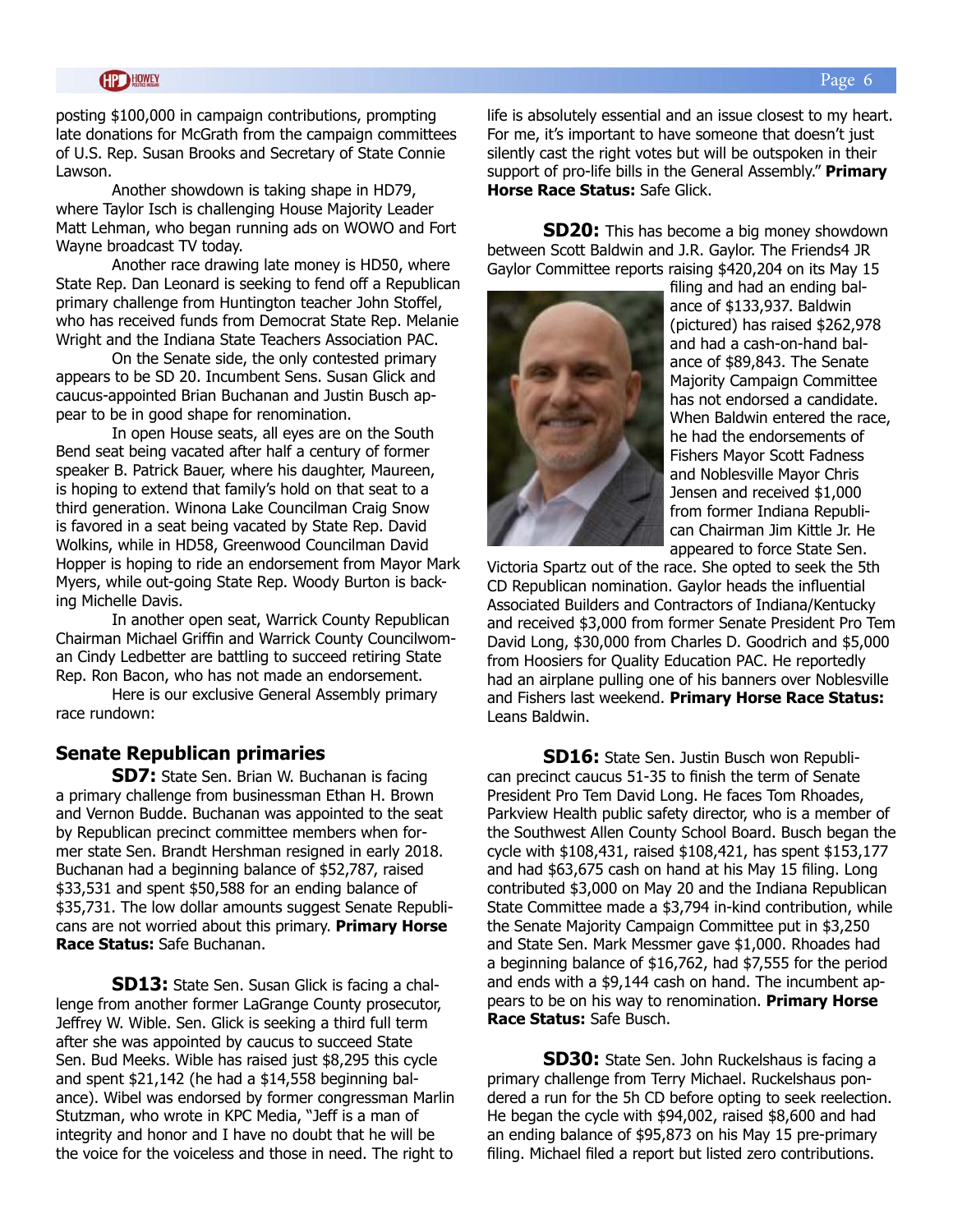**Primary Horse Race Status:** Safe Ruckelshaus.

### **Senate Democrat primaries**

**SD10:** Sen. David L. Niezgodski v. Alex Bowman: Niezgodski has served in the Senate since 2016 after a 10-year stint in the House where he left as assistant minority whip. President and owner of Niezgodski Plumbing Inc., he is a former St. Joseph County commissioner and chaired the NICTD Board (South Shore) for seven years. Bowman is a South Bend attorney, who says he is fulfilling a "years-old promise." "Elections should be about choice," Bowman said about his decision to become the second of only two Democratic candidates vying for the position. Niezgodski began the cycle with \$62,866, raised \$88,830 for the reporting period, spent \$40,443 and ended the May 15 reporting period with \$111,253 cash on hand. Bowman raised \$12,170 and had an ending balance on May 15 of \$3,903. **Primary Horse Race Status:** Safe Niezgodski.

**SD16:** Tim Barr and Juli Dominguez are both teachers seeking the seat held by State Sen. Justin Busch. Democrats have little chance of winning the seat that was held by former Senate President Pro Tem David Long in

Fort Wayne and Allen County. **Primary Horse Race Status:** Tossup.

**SD36:** Ashley Eason faces Jason Fletcher in the SD36 primary in Marion and Johnson counties held by State Sen. Jack Sandlin. Eason is a nonprofit executive. Eason began the cycle with \$10,103 and raised \$3,300. Jason E. Fletcher is a south side Indianapolis community activist, urging local control for Manual HS. He has raised \$5,177 and had an ending balance of \$6,035. **Primary Horse Race Status:** Tossup.

**SD40:** When State Sen. Mark Stoops declined to seek another term, that set off a showdown between



Indiana Democratic Chairman John Zody (pictured), and 2016 unsuccessful 9th CD nominee Shelli Yoder. Trent Feuerbach, who unsuccessfully sought the Republican 9th CD nomination, is the third candidate. Yoder ran for the 9th CD in 2012 and 2016, losing to then U.S. Rep. Todd Young in her first race 55% to 44%, and Trey Hollingsworth in 2016. The



**SER** 

The Prosper Group's overarching approach focuses on developing relationships and creating value by delivering rightsized digital solutions for every client.

WITH INDIANA ROOTS, THE PROSPER GROUP HAS GROWN INTO THE GO-TO DIGITAL FIRM FOR CONSERVATIVE CAUSES AND REPUBLICAN CANDIDATES.

# **HOMEGROWN**

DIGITAL STRATEGY THAT

# **GETS RESULTS**

- **FUNDRAISING & GOTV**  $\zeta$
- 囹 DIGITAL ADVERTISING
- STRATEGY & AUTOMATION
- **ADVOCACY**



**DAN SCHUBERTH** ROBBINSVILLE TOWNSHIP COUNCILMAN, NJ

PROSPERGROUPCORP.COM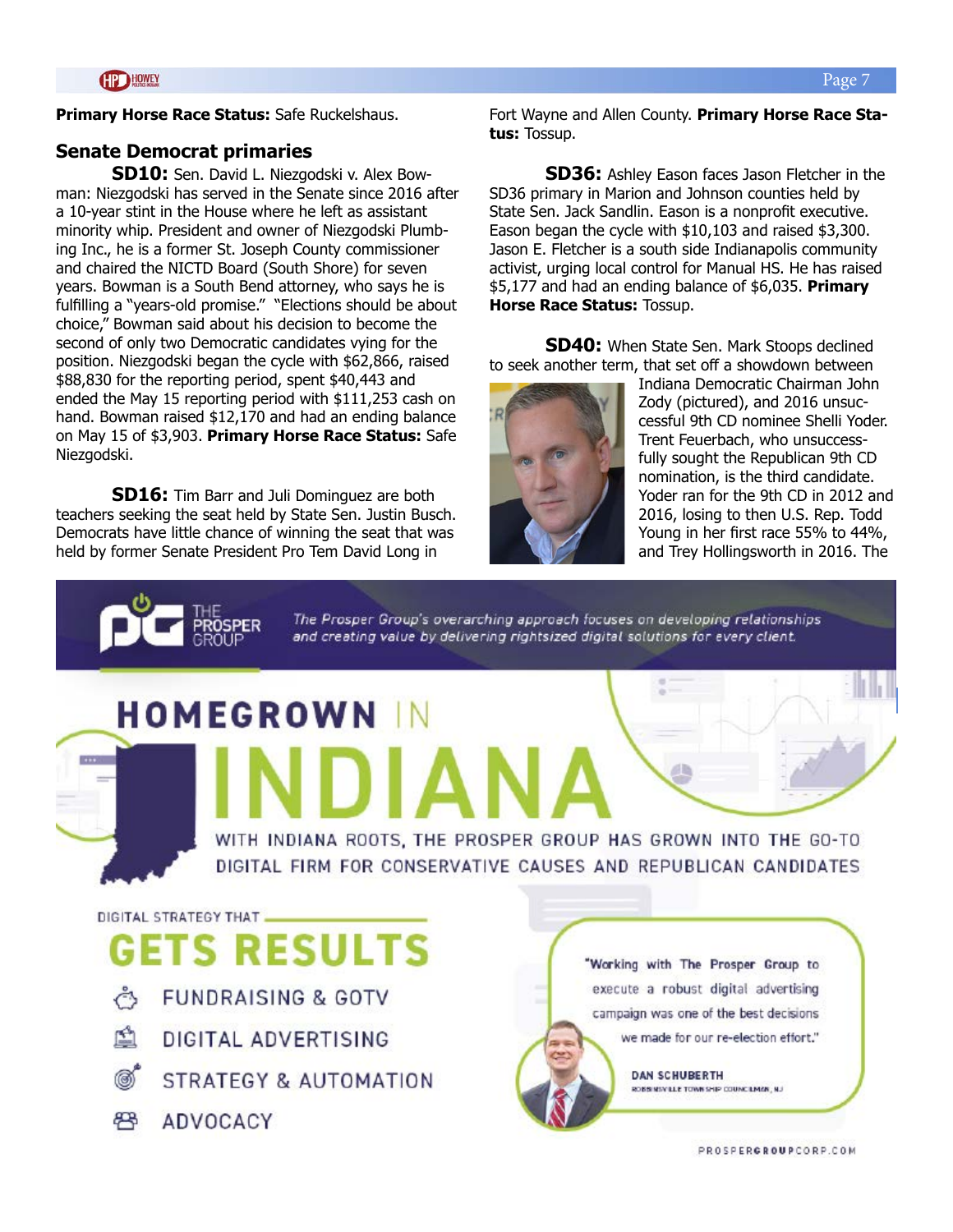former Miss Indiana is a lecturer at Indiana University's Kelley School of Business. Zody is a former aide to Govs. Frank O'Bannon and Joe Kernan, as well as U.S. Rep. Baron Hill. He was elected to his second term as state chairman in 2017. Zody's May 15 report shows a \$20,700 beginning balance, \$18,237 raised, \$21,309 spent, with a cash on hand balance of \$17,629. He received \$1,000 from the Hoosiers First PAC. Yoder has raised \$91,244, spent \$55,347 and had an ending balance of \$35,897. **Primary Horse Race Status:** Leans Zody.

### **Republican House primaries**

**HD4:** State Rep. Ed Soliday will face the a "Blohm challenge." He faces Sara Blohm in the primary, and, possibly, Ben Blohm if he defeats Valparaiso Council-

woman Deb Porter in the Democratic primary. The Blohms are not related. Ed Soliday has been in office 14 years. Sara Blohm described herself as a wife, mother, veteran and small business owner (Ross, NWI Times). Her first priority, she said, is to protect the 2nd Amendment by repealing the red flag law that allows police to seize weapons from individuals deemed to be a threat because of mental illness or other reason. She vows to pass a constitutional carry law instead. "I am also extremely pas-



sionate about non-custodial parents and father's rights. Our current family law system is a joke," Blohm said.

Soliday said there are critical energy and infrastructure policy issues that need to be addressed. Renewable energy alone isn't enough to meet Hoosier energy needs at this point, he said. Soliday wants to ensure a smooth transition to make sure there is adequate capacity to meet all the demands on the energy grid. "That world is changing so rapidly," he said. Infrastructure issues remain, he added. He has authored major legislation to address infrastructure issues in the past, including a revamp of the Little Calumet River flood control plan and increased funding for roads and bridges. That includes creating the Community Crossings grant program for local road and bridge projects. Soliday predicted the pandemic will cast a large shadow over the General Assembly's next session. "We should always strive for bipartisan cooperation and collaboration in creating legislation," he said. "This year working together will be key in dealing with the direct and indirect consequences of the pandemic, particularly unemployment, K-12 education and the state budget. All have been deeply impacted by the pandemic." **Primary Horse Race Status:** Safe Soliday.

**HD18:** Open seat (Rep. David Wolkins is retiring). Russ Reahard and Winona Lake Councilman Craig

Snow are seeking the GOP nomination. Snow enters this race with the endorsements of Warsaw Mayor Joe Thallemer and Wabash Mayor Scott Long. Thallemer and Long said they need somebody in the Statehouse who will listen to and consider supporting a range of issues important to cities and towns. "I truly feel like he's got the skills and intelligence to really make a difference," Thallemer said. Long said municipalities continue to worry about any attempts by the legislature "to circumvent local control and hurt their ability to function and get things done." Reahard of Wabash describes himself as a "constitutional conservative and seeks to uphold the sanctity of life from conception until natural death." He will also defend the 2nd Amendment. Snow reported \$28,868 raised for the cycle, \$26,815 spent and \$2,052 cash on hand on May 15. Reahard has not filed a report. **Primary Horse Race Status:** Likely Snow.

**HD22:** State Rep. Curt Nisly is facing Bill Dixon, who complains about Nisly's "behavior." Dixon told Ink-FreeNews, "Somebody's going to lose their seat. If my opponent is allowed to continue behaving as he has in Indianapolis, it is going to be us." Dixon describes Nisly as a "radical, right-wing conservative," adding, "While Nisly's positions are questionable, the real issue here is that we are going to go from two state representatives in our area to one." Nisly reported an \$11,915 beginning balance, \$6,733 raised for the period, spending \$2,296 and had an ending balance of \$16,352. Dixon had not filed a report. **Primary Horse Race Status:** Safe Nisly.

**HD32:** State Rep. Tony Cook is facing Daniel A. Bragg. The challenger doesn't have a website and has not filled out the Ballotpedia questionnaire. Bragg unsuccessfully ran for Sheridan's town council in 2018 and 2019, losing by a combined 21 votes. **Primary Horse Race Status:** Safe Cook.

**HD33:** Freshman State Rep. John "J.D." Prescott of Union City is facing a primary challenge from teacher Brittany Kloer. Prescott, a Union County farmer, has authored bills on rural broadband development, historic bridges and 529 college saving distributions. His May 15 pre-primary report listed a beginning balance of \$9,719, with \$4,750 raised, \$2,201 spent and an ending balance of \$12,267. Kloer has raised just \$3,101 and spent \$3,744. **Primary Horse Race Status:** Likely Prescott.

**HD35:** Two Republicans are seeking to challenge Democratic Rep. Melanie Wright. Elizabeth Rowray is a Yorktown School Board trustee. James Peters describes himself as "100% pro-life, pro-2nd Amendment, and a constitutional conservative. I want us to be even more fiscally responsible. As your nominee I will promise to do what I say I am going to do which is rare in this day and age. I am asking for your vote as a Republican because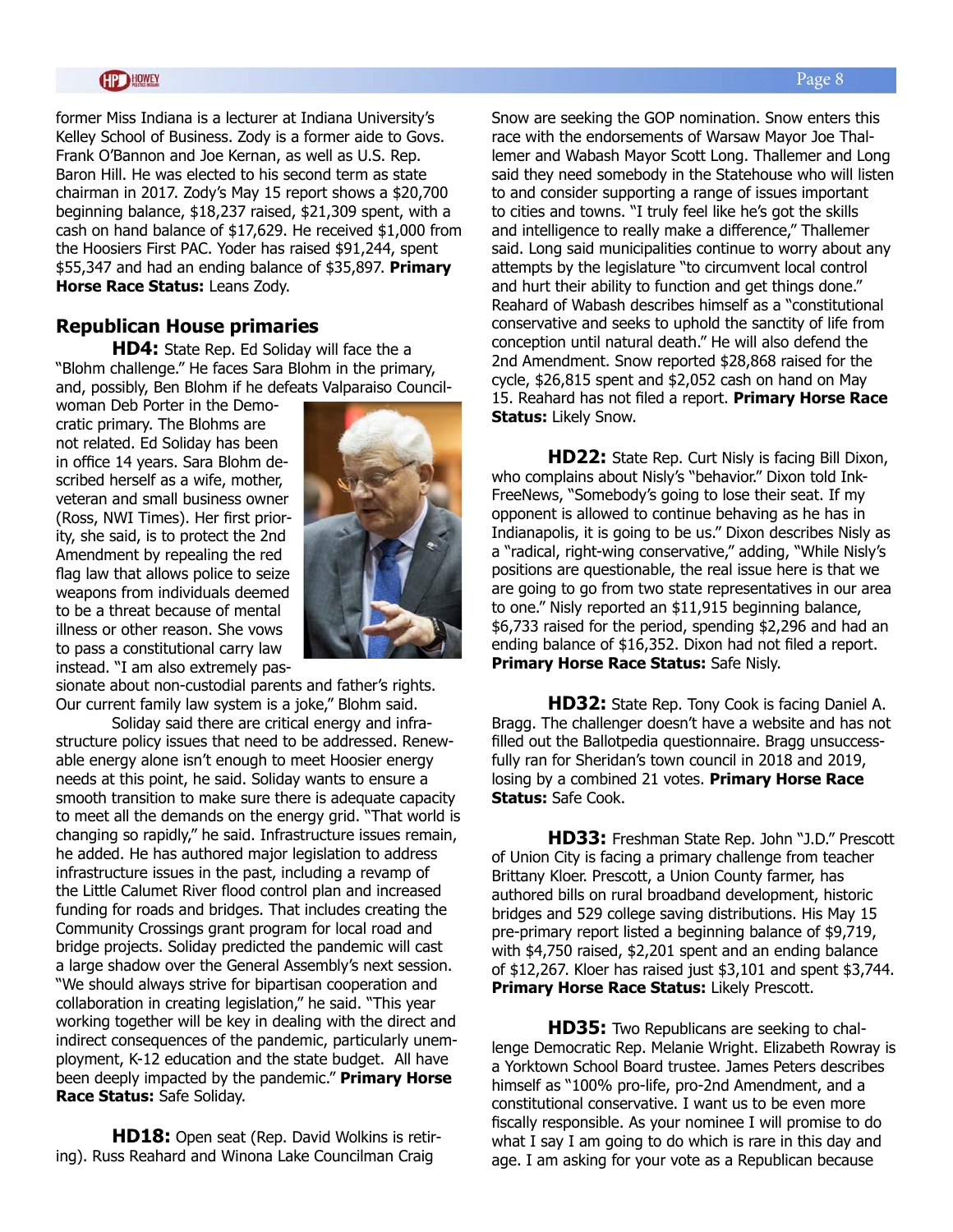I will fight for the rights of the unborn as well as our individual freedoms." Rowray reported raising \$3,350 while spending \$2,813. Peters reported \$1,789 raised and an ending balance of \$446. **Primary Horse Race Status:** Leans Rowray.

**HD45:** State Rep. Bruce Borders is facing a challenge by Vigo County farmer Jeff Gormon. The chal-



lenger told the Terre Haute Tribune-Star that his challenge "is not an indictment on the job he thinks Borders has done, but is borne of a passion to serve the people of west central Indiana." Borders began the cycle with \$17,838, raised \$3,000 and had an ending balance of \$16,020. Gormon had a beginning balance of \$25,470, had \$4,750 in contributions, spent \$10,202 and had \$20,018

cash on hand. Gormon, who is manager of Gormon Family Farms, has served on the Indiana Farm Bureau state board of directors since 2008, and was a Linton Township advisory board member for 16 years. "Sometimes elected officials get elected, get into office and think they have all the answers." **Primary Horse Race Status:** Likely Borders.

**HD50:** State Rep. Dan Leonard is being targeted by Huntington teacher John Stoffel and the Indiana State Teachers Association. The challenger explained, "More

than 150 years ago, Abraham Lincoln, the first Republican president, said that 'a government of the people, for the people, and by the people shall not perish from the earth.' During our country's darkest moment, Lincoln saw the brightest hope for its future. I am running for the Indiana House



of Representatives District 50 seat because I have that same hope." Stoffel appears to be mounting a challenge, raising \$75,180, spending \$56,829 with an ending balance of \$18,350. He received a \$200 donation from Democratic State Rep. Melanie Wright and I-PACE has pumped in \$58,000. Leonard appears to be taking the challenge seriously. In his May 15 report had listed a \$99,710 beginning balance, \$33,862 in contributions, \$63,631 in expenditures and an ending balance of \$69,940. He has received

\$5,000 from the Realtors PAC, \$2,500 from the Indiana Merit Construction PAC of ABC, \$1,589 from the Indiana Business for Responsive Government, \$1,000 from the NiSource PAC, General Motors PAC, ACEC Indiana PAC, Clean Fuels Liquid Waste Management, and Indiana Association of Beverage Retailers. With PAC money flowing in from ISTA and business PACs, this is a race to keep an eye on. **Primary Horse Race Status:** Leans Leonard.

**HD54:** State Rep. Tom Saunders vs. Jeff Embry. This is a rematch from a 2016 primary race. Embry is a truck driver who did not mount much of a campaign. **Primary Horse Race Status:** Safe Saunders.

**HD57:** State Rep. Sean Eberhart is facing Edward Comstock II. Comstock, who posted \$1,875 on his pre-primary report, said, "As a lifelong Hoosier, I want to see the best the best for everybody in Indiana. That means using tax dollars wisely, funding programs that are important to everyone's well-being, and keeping Indiana at the forefront of the nation's success. No increase in taxes. The hardworking taxpayers of Indiana are paying enough to fund services and education. In a difficult economy brought on by the COVID-19 pandemic, it is important that we live within our means and use the tax dollars collected by the state wisely." Eberhard began the cycle with \$71,000, has raised no money and had an ending balance of \$64,710. **Primary Horse Race Status:** Safe Eberhart.

**HD58:** Open (State Rep. Woody Burton is retiring). Greenwood Councilman David Hopper, Bruce Armstrong, Heather Bline, Michelle Davis, and Jay Hart. Green-

> wood Mayor Mark Myers is pushing Hopper, while Rep. Burton is backing Davis, director of adult education at the Central Nine Career Center. Hopper filed an amended pre-primary report showing \$27,270 in contributions, \$13,670 in expenditures and \$13,599 cash on hand. He received \$12,000 form Myers for Greenwood committee. The Friends of Michelle Davis committee reported \$31,506 in contributions, \$3,527 in expenditures and \$27,978 cash on hand. She received two contributions from Ray Skillman for \$5,000. Rep. Burton's campaign committee had a \$13,694 balance in January. Hart has raised \$18,000 and is running a wide yard sign campaign. Whoever

wins in the primary will face Democrat Cindy Reinert, a retired Greenwood attorney who ran against Burton in 2018, losing 63.3% to 36.7%. **Primary Horse Race Status:**  Tossup.

**HD60:** State Rep. Peggy Mayfield is facing Martinsville School Board Trustee Dave Rinehart. Rinehart said that he loves to serve his community and would like to help tackle topics such as education, health care, roads,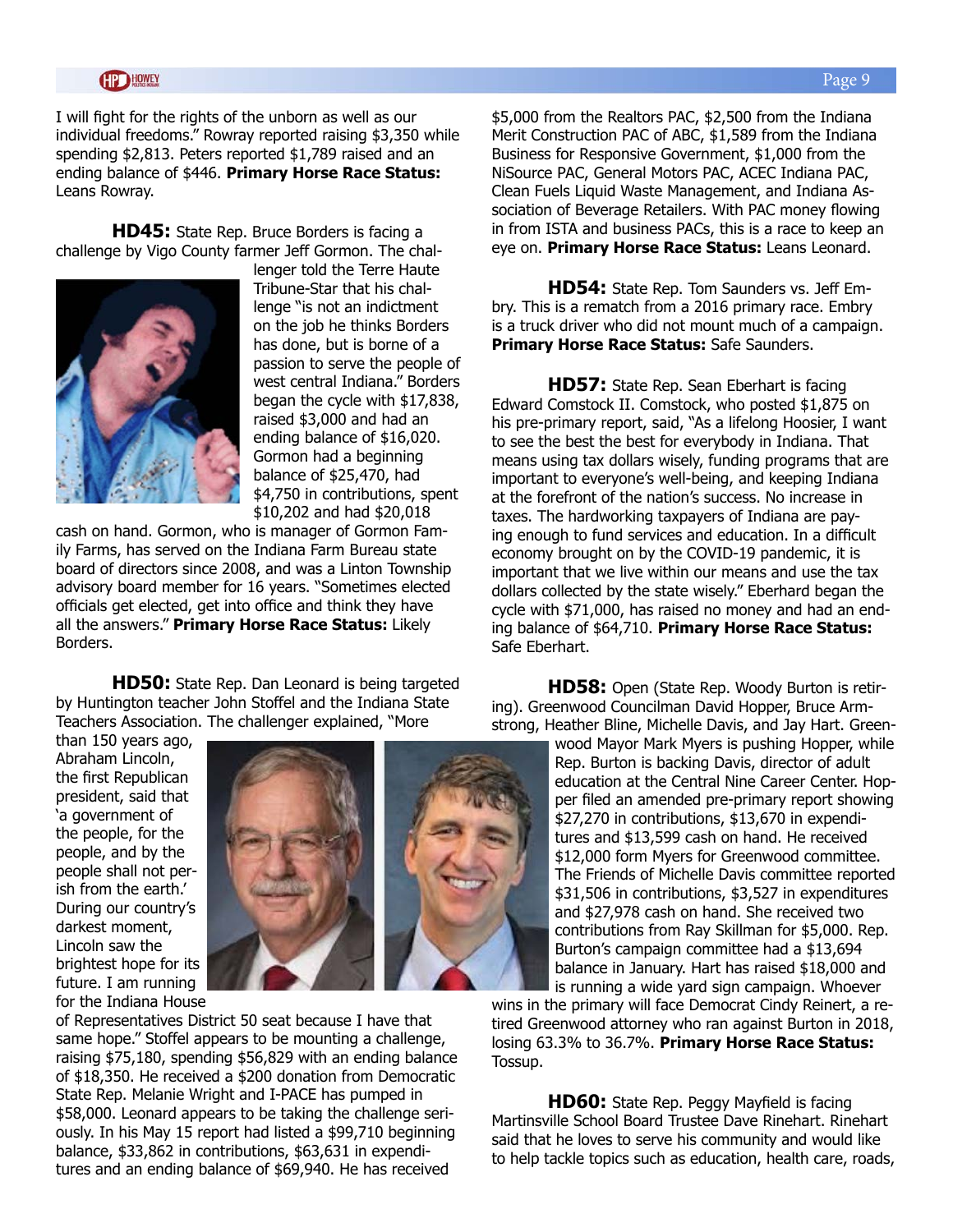youth and veterans, if elected to the Indiana legislature. Mayfield had a beginning balance of \$51,334, raised \$18,950 for the period, had \$11,910 in expenditures and had an ending balance of \$58,373. She received \$1,500 form IPAC on May 18. Rinehart reported raising just \$1,237. **Primary Horse Race Status:** Likely Mayfield.

**HD62:** State Rep. Jeff Ellington is being challenged by Greg Knott, who has raised less than \$100. **Primary Horse Race Status:** Safe Ellington.

**HD66:** Zach Payne and Brian Tibbs have filed to challenge Democrat Rep. Terry Goodin. Neither Payne nor Tibbs has a campaign website and neither has responded to Ballotpedia's candidate questionnaire. This seat will not be in play in November. **Primary Horse Race Status:**  Tossup.

**HD73:** State Rep. Steve Davisson faces Mark Cox of Henryville. Cox has no campaign website and listed zero contributions in his May 15 pre-primary report. Davisson raised \$2,350 while spending \$1,094. **Primary Horse Race Status:** Safe Davisson.

**HD75:** (Open seat, State Rep. Ron Bacon is retiring). Warrick County Republican Chairman Michael Griffin and Warrick County Councilwoman Cindy Ledbetter. Warrick County attorney Rick Martin was supposed to run for this seat, but on the day he announced his candidacy, he was arrested on a DUI. Ledbetter posted \$8,099 and expenditures of \$7,420. Griffin raised \$11,784 and spent \$9,599. The primary winner will face Democrat John Hurley, who lost to Rep. Bacon in 2018. **Primary Horse Race Status:** Tossup.

**HD79:** House Majority Leader Matthew Lehman is facing a well-funded challenge from Taylor Isch of Bluff-



ton. Lehman has raised \$44,750 and had an ending balance of \$84,564, while Isch raised \$29,000. Outside groups like the National Association of Gun Rights and the Indiana Conservative Election Committee headed by Fort Wayne Councilman Jason Arp, which has put in \$7,500 are targeting Lehman. The gun rights group is using a 2016 bill that would allow people to carry guns into courthouses as a wedge issue. Three pieces of direct mail attacking Lehman hit mail

boxes on Tuesday. Lehman has been endorsed by Right to Life of Indiana, RTL of Northeast Indiana and the NRA. Lehman is responding with ads running on WOWO radio as well as Fort Wayne broadcast TV. **Primary Horse Race Status:** Tossup.

**HD88:** (Open seat, House Speaker Brian Bosma is retiring). Fishers Deputy Mayor Leah McGrath and Chris Jeter. McGrath passed on a 5th CD run to seek the seat held for the past generation by Speaker Bosma. This is another seat where social conservatives are making a



play. Gov. Eric Holcomb has endorsed McGrath. Jeter is a Fishers lawyer and Iraq war veteran who has been endorsed by Right to Life of Indiana and has been campaign-

ing on a "pro-life, pro-2nd Amendment and Pro-Trump" agenda. He has been running TV ads on cable and via Direct TV. McGrath reported a beginning balance of \$47,719, received \$67,723 for the period, spent \$110,340 and had an ending balance of \$5,103. Friends of Susan Brooks contributed \$1,000, Elect Republican Women contributed \$5,000, and Friends of Connie Lawson \$1,000 have made large contributions in May. Jeter reported \$100,179, expenditures of \$74,248 and \$25,931 cash on hand. Jeter received large contributions from William Schneider (\$4,000) and Thomas Blessing (\$1,000) on May 18. **Primary Horse Race Status:** Leans McGrath.

**HD93:** State Rep. Dollyne Sherman, who was appointed by a Republican caucus to replace State Rep. Dave Frizzell, is facing a challenge from John Jacob, who is campaigning on a platform to abolish abortion and no tax increases. Sherman had a beginning balance of \$43,135 and posted \$27,449, with \$22,883 spent and \$47,701 cash on hand. She received \$1,000 from Friends of Susan Brooks, \$1,000 from the NiSource PAC, \$1,000 from the Indiana Multi-Family House PAC, \$2,000 from Indiana Realtors PAC. **Primary Horse Race Status:** Safe Sherman.

**HD100:** (Open seat, State Rep. Dan Forestal is not seeking reelection). Wayne Harmon and Niles Yensel are seeking the GOP nomination. Harmon has been a frequent candidate for the 7th CD. This is an overwhelmingly Democratic seat that will not be in play this fall. **Primary Horse Race Status:** Tossup.

### **House Democrat primaries**

**HD1:** In District 1, Democratic State Rep. Carolyn Jackson is facing a Democratic challenger, former Hammond councilman Anthony Higgs. Jackson, D-Hammond, was elected to the position in 2018. If reelected, Jackson hopes to expand upon legislation she has worked on (Freda, NWI Times). Jackson posted \$7,905 in contributions and \$7,906 in expenditures. Higgs posted \$5,350, spent \$11,461, with an ending balance of \$6,111 in debt. Running for the District 1 seat has always been a goal for

### Page 10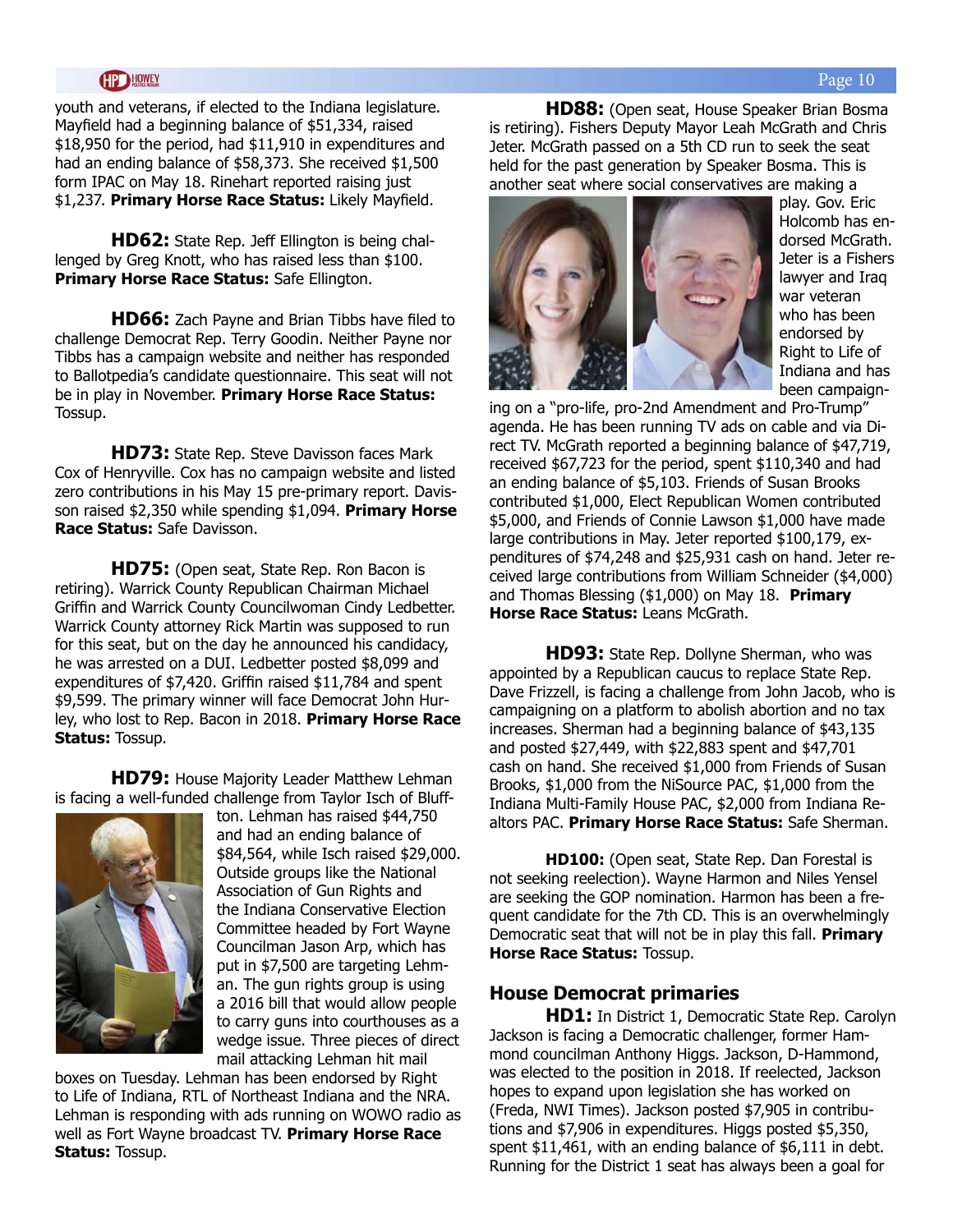Higgs, who lost his reelection to represent Hammond's 3rd District in the May 2019 primary. He served in the role for 16 years. Higgs said his history as a councilman addressing needs of the city of Hammond makes him fit for the job. "I am prepared and ready to do a wonderful job for my constituents in Hammond and Whiting, and I will address their needs and I'll be hands on as I always have been in the past as councilman," he said. **Primary Horse Race Status:** Likely Jackson.

**HD3:** Freshman State Rep. Ragen Hatcher will square off against community activist Jessica Renslow, an instructional designer and business strategist. Hatcher had pondered entry into the 1st CD race after U.S. Rep. Pete Visclosky decided to retire, but she opted for reelection. Both women ran for the state representative office in the 2018 Democratic primary, with Renslow losing to Hatcher (Carden, NWI Times). Hatcher, a Gary native, has raised only \$637. Renslow has raised \$7,700, spent \$2,562. Hatcher is the ranking minority member of the Courts and Criminal Code Committee and also serves on the Commerce, Small Business and Economic Development Committee as well as the Statutory Committee on Interstate and International Cooperation. Hatcher served as an at-large member of the Gary City Council from 2007 to 2011, when she ran unsuccessfully for Gary mayor. Her father, the late Richard G. Hatcher, made history 50 years ago when he was elected the first black mayor of a major American city. **Primary Horse Race Status:** Safe Hatcher.

**HD4:** Democrats face a choice between Ben Blohm and Valparaiso Councilwoman Deb Porter. Blohm is a member of the Valparaiso Fire Protection Board and chairman of the young professionals board of the Boys & Girls Clubs of Greater NWI. He volunteers at the Westchester Township History Museum and Hilltop Food Pantry (Ross, NWI Times). Porter has been a teacher for 30 years and has lobbied legislators as a member and officer of the teachers' union. She had just \$3,100 in her pre-primary report. Blohn reported \$7,339 and had \$5,436 in expenditures. As a member of the Valparaiso City Council, she has been frustrated by state constraints on city budgets, she said. Blohm said his first priority is supporting public education. "It's been proven time and again every Hoosier benefits from a strong education. With healthy support, we keep our critical teachers, who are the foundation of a student's success, and provide a full multifaceted staff to serve our children," he said. **HPI Primary Status:** Likely Porter.

**HD6:** (Open seat, Rep. B. Patrick Bauer is retiring). Maureen Bauer, Garrett Blad and Drew Duncan are seeking the Democratic nomination which is tantamount to winning the seat. Rep. Bauer had only four GOP general election opponents in 20 elections. For the reporting

period Jan. 1 through May 8, Blad raised and spent the most money, according to reports filed with the Indiana Election Division. He received about \$52,000 in donations and spent about \$32,000. Bauer raised about \$23,000 and spent about \$11,000. Duncan collected about \$6,300 and spent about \$5,200 (South Bend Tribune). Duncan, who has run unsuccessfully in party caucuses four times, most recently for party chair, and was campaign manager for Rep. Joe Taylor's 2018 narrow win over Republican Troy



Dillon, said he never expected to raise as much money as Bauer or Blad because of their connections. "To be honest, I didn't think coming into the race that fundraising would be the thing that we would be most focused on," Duncan said. "When we announced, it was Pat Bauer in the seat and honestly I didn't think anybody was going to open up their wallets. But if you look at the

three campaigns side by side, I think that everyone would agree, especially after watching the debate, that this is a campaign that was counted out, but we're punching well above our weight class." The candidates rarely clashed on issues during the recent ABC57 debate, agreeing on the need to increase teacher pay, support South Bend Community School Corp.'s property tax increase referendum, and reopen the economy from the coronavirus more slowly than what Republican Gov. Eric Holcomb has called for. Nearly \$18,000 of the roughly \$23,000 Bauer raised, or about 78%, came from her father's campaign fund, which contained about \$103,000 in unspent money when he decided not to seek reelection. Bauer, an accounts manager at HelmsBriscoe, which organizes events and meetings for companies, said she understands fundraising is difficult during the pandemic because so many people are out of work. She said her father's unspent money must be spent on campaigns, and he's happy to support her as the race's only female candidate. "His money that he raised was from many people who have endorsed and supported me," she said. Bauer criticized Blad for receiving most of his campaign donations from people outside of Indiana. Of the 156 donors who gave Blad at least \$100, 94, or about 60%, don't live in the state. "It's just not a local campaign," she said. "You obviously aren't spending time talking to people within the district if you're contacting people from other states to contribute. The people who contributed to my dad's campaign are people who he's worked with in those 50 years, people who he advocated for, working families and teachers." Blad, the national press coordinator for Sunrise Movement, a Washington-based nonprofit environmental group, defended his fundraising effort's geographical reach. "I've worked with people in every part of the country and I've worked with people here in Indiana," Blad said. "We have over 20 times more donors from South Bend and 225 donors from Indiana alone." **Primary Horse Race Status:** Likely Bauer.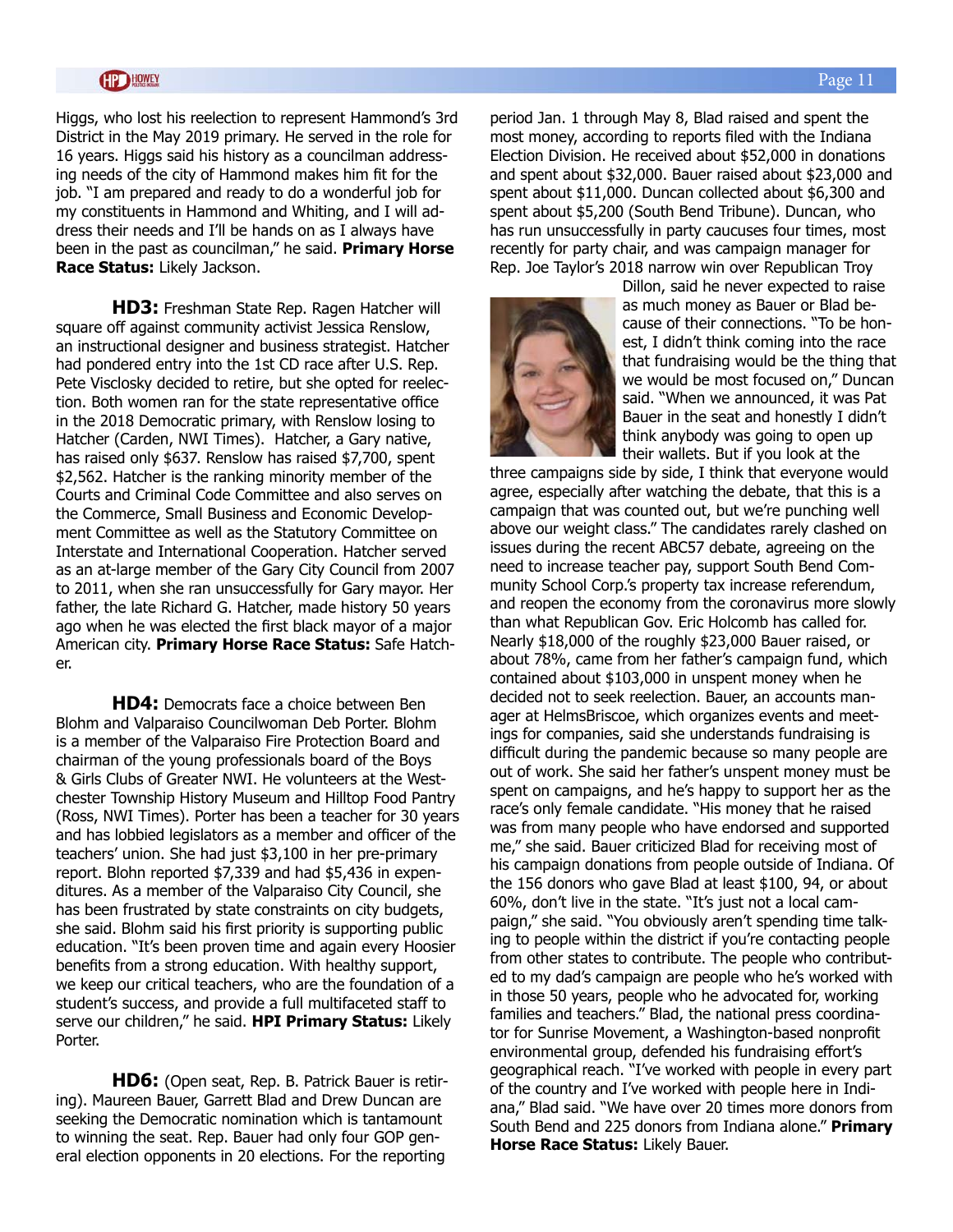**HD12:** (Open, State Rep. Mara Candaleria Reardon is running in the 1st CD). Democrats running include Mike Andrade, Brandon Dothager and Mike McInerney. Andrade has been endorsed by Lake County Democratic Jim Wieser, lieutenant governor nominee-designate Linda Lawson, the NW Indiana Building Construction Trades Council and Teamsters Local 142. Citizens for Mike Andrade posted \$26,677, expenditures of \$20,024 and an ending balance of \$6,652. He received \$1,000 from the Northern Indiana Operators Joint-Labor Management PAC and the Riviera Maya Taco and Tequila Bar. Dothager reported \$5,902 raised and \$5,055 in expenditures. McInterney filed a candidate organization statement but did not file a pre-primary report. **Primary Horse Race Status:** Likely Andrade.

**HD25:** Maurice Fuller and Alex Sabol are Democrats seeking to challenge long-time Republican State Rep. Don Lehe, who defeated Fuller in 2018 by a 70.8%-to-29.2% margin. This is a reliably Republican seat. Fuller and Sabol do not appear to be mounting credible campaigns. **Primary Horse Race Status:** Tossup.

**HD39:** Mark Hinton and Ashley Klein are the Democrats seeking to challenge State Rep. Jerry Torr. Hinton is seeking a rematch after he was defeated by Torr

57% to 43% in 2018. Klein has been endorsed by Planned Parenthood and State Rep. Ed DeLaney, who she describes as her mentor. "Ashley cares deeply for the district as a lifelong resident and has gained experience as a commercial real estate appraiser, Realtor and United Way foster youth coordina-



tor," DeLaney said. Hinton began the cycle with \$3,297, reported \$10,302 in contributions and \$12,371. Klein had a beginning balance of \$20,039, had \$9,576 in contributons and \$6,442 in expenditures, with \$23,174 cash on hand. Hinton has focused his campaign on quality of life issues. "We must ensure we have quality health care for all Hoosiers," adding Indiana shouldn't be "in a race to the bottom." **Primary Horse Race Status:** Tossup.

**HD42:** Amy Burke Adams, Jasen Lave, and Brandi Cooper Vandiver are Democrats seeking to challenge State Rep. Alan Morrison. **Primary Horse Race Status:** Tossup.

**HD49:** Joseph Lehman and Amanda Qualls are the Democrats who have filed to challenge freshman Republican State Rep. Christy Stutzman. Lehman is running on a theme of "restoring accountability." Qualls serves on the Goshen School Board. Neither candidate had filed a pre-primary report. **Primary Horse Race Status:** Tossup.

**HD59:** Two Columbus-area educators, Dale

Nowlin and Cinde Wirth, are vying to challenge State Rep. Ryan Lauer, who defeated Nowlin in 2018, 56.8% to 40.6%. Nowlin is chairman of math departments at Columbus North High and Northside Middle School, and formerly worked as adjunct faculty member at Indiana University, Bloomington, in the School of Education. While Wirth has never held a political office, the 50-year-old says she has written legislation at the federal level. Nowlin posted \$6,441 raised, \$2,311 in expenditures and \$4,310 cash on hand. Wirth's May 15 report was not available on the Indiana secretary of state's website. Wirth was one of 14 American teachers to be selected as an Albert Einstein Distinguished Educator (Columbus Republic). In regard to last November's statehouse rally calling for teacher pay increases, Wirth said the timing of the demonstration was not right. State lawmakers only consider large budgetary matters, such as teacher raises, when they create a biennial budget. "2020 has been a non-budget year," Wirth said. "I think lawmakers should come back next year and address the pay issue with strong representation by the teachers." Nowlin said any person claiming that we have to choose between preserving lives or the economy is "creating a false dichotomy." "If we go back to work before we're ready to take the necessary precautions, not only is it going to take lives, but it will also crush our economy," Nowlin said. "Is somebody's business worth more than somebody's life?" she asked. "Is your business worth your life?" **Primary Horse Race Status:** Leans Nowlin.

**HD93:** Angela Elliott, Andy Miller and Abdul-Aziz Yamobi have filed for this seat held by appointed State Rep. Dollyne Sherman. None of these Democrats appears to be mounting a campaign for this reliably Republican seat. **Primary Horse Race Status:** Tossup.

**HD95:** State Rep. John Bartlett v. Eugene Dooley. Bartlett is expected to easily win this primary challenge. **Primary Horse Race Status:** Safe Bartlett.

**HD98:** State Rep. Robin Shackleford, Edwin Johns and Bob Kern. Rep. Shackleford should easily be renominated in this Democratic Indianapolis district. **Primary Horse Race Status:** Safe Shackleford.

**HD100:** (Open seat, indicted State Rep. Dan Forestal is not seeking reelection). Indianapolis Councilman Blake Johnson will take on Clif Marsiglio in the primary. Johnson, 33, is the CEO of IndyHub, a not-for-profit that connects young adults with community opportunities. He has been endorsed by the Indy Chamber's Business Advocacy Committee. He posted \$22,686 in contributions while spending \$5,887. He has \$16,798 cash on hand. Marsiglio filed a candidate organization statement, but did not file a pre-primary report. **Primary Horse Race Sta**tus: Safe Johnson.  $\cdot$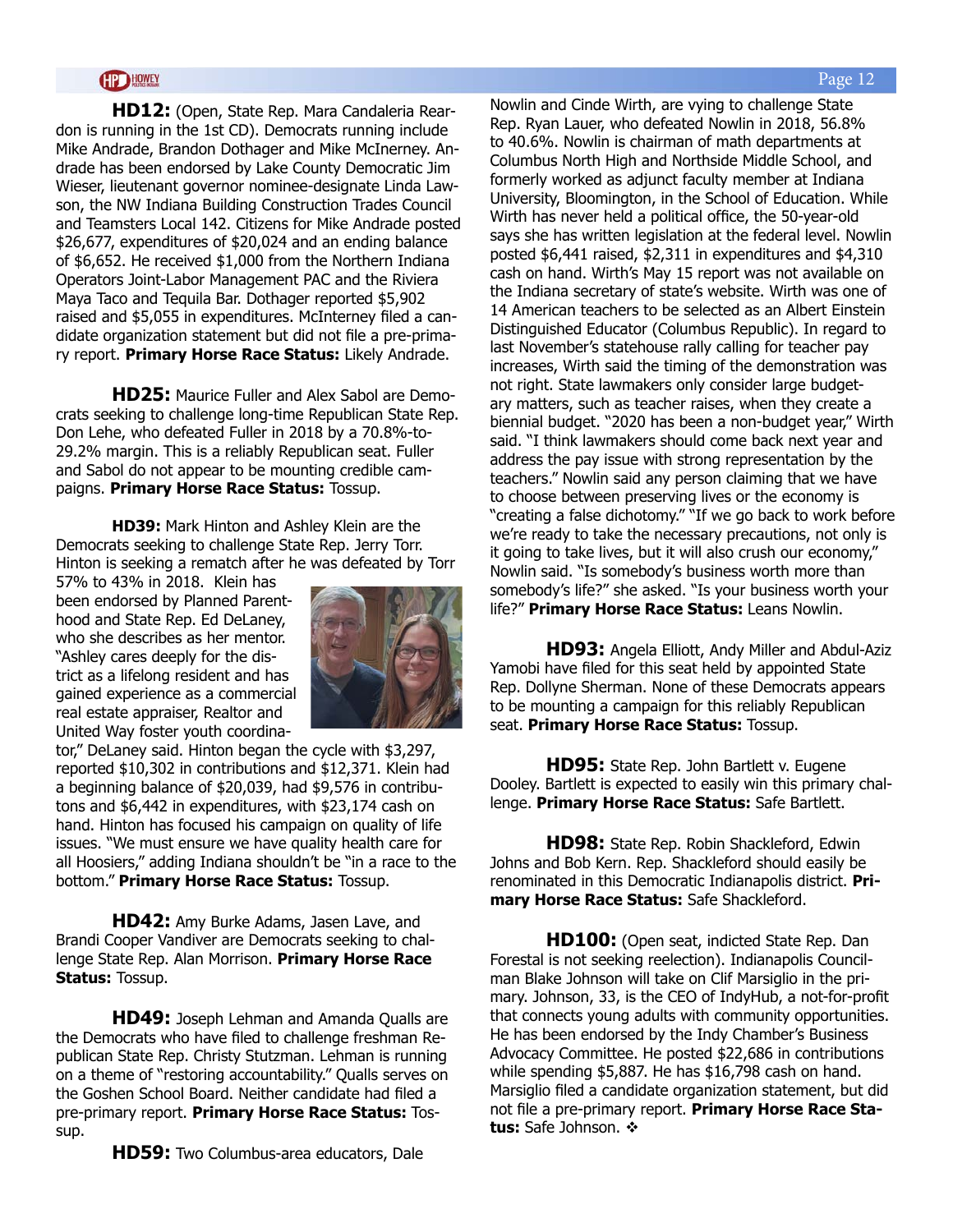# **This pandemic's damage will be long term**

### **By MICHAEL HICKS**

MUNCIE — The past several months ushered in unprecedented changes in economic activity. By the end of May, roughly one in four workers was unemployed and many sectors of American commerce ground to a virtual



stop. The previous high of unemployment was registered at 25.5% in the summer of 1933, the depths of the Great Depression. While our data may soon eclipse that level, our economic conditions are far better.

After adjusting for inflation, we are six times more affluent than we were during the Great Depression. This fact manifests itself in our economic worries. Today, we concern ourselves with internet access for

students, economic security for gig workers and other matters an epochal distance from the worries of the Dustbowl. Our affluence permits us the ability to replace lost income and subsidize healthcare. In terms of human suffering, our economy today is not comparable to the Great Depression.

Still, current economic conditions may well grow bad enough to destabilize the Republic. No democracy with an unemployment rate of 25% has failed to face significant challenges to its liberty. In 1932, the communist and socialist parties received nearly a million votes in the U.S. presidential elections. A 29% unemployment rate helped usher a little known National Socialist party into Germany's parliamentary majority. This is not a prediction. Rather it is a warning that the way in which we deal with the economy and the pandemic will have lasting consequences, for good or ill.

One important aspect of dealing with the crisis is honestly acknowledging the potential depth and duration of the downturn. Every economic forecast has the U.S. economy declining substantially in 2nd Quarter. While there is great variation in the projected decline and rebound, most projections have 2020 as the worst year for economic growth since the Great Depression. Most projections for 2021 are similarly stark.

**Economic models perform** poorly in many domains. We cannot well predict turning points, particularly those caused by pandemics. We cannot well predict changes to tastes and preferences, nor can we anticipate every policy response. However, models of the macroeconomy are very good at incorporating past experiences, weighing those that are most relevant today and applying them to the near future. These models can tell us something about the likely duration of this downturn.

Assessing the economy today, we have a few salient facts to consider. First, mounting evidence suggests that state orders to shelter in place or stay at home had less economic impact than first thought. Deep declines in consumer and business spending on restaurants, travel and recreation occurred before these orders. Moreover, in places that have substantially lifted these restrictions, spending in these categories is less than half the prepandemic levels. This is relevant because it means the disease, rather than the state order, is driving the economic declines.

**Over the past two months, some 36 million** Americans became unemployed, smashing previous records for the speed and level of job losses. One optimistic note in these data is that three quarters of newly displaced workers report they are temporarily unemployed, and expect to be back at work soon. For many, this is likely true. American factories have mostly idled because of supply chain disruptions from China, and are now resuming operations. Many other businesses are figuring out how to adjust to the disease and are resuming some or all of their operations.

The challenge is that 9 million newly displaced workers are permanently laid off. This number will rise as the recession lingers. We entered this downturn after the longest expansion in history. Recessions leave only strong companies in their wake, but recoveries allow weak companies to accumulate. This downturn will expose many firms as not viable, leaving their workers permanently unemployed.

This downturn initially struck businesses in retail, tourism and hospitality, where the typical worker has less formal human capital. It is too early to know the full effect of this pandemic on these sectors, but it seems clear that retail, tourism and hospitality face long-term changes that will require many workers to change occupations. That process will not be seamless or quick. These job losses were broadly distributed across the nation, which may have unforeseen consequences on the speed of recovery and the movement of workers.

**Economic models and** historical data can tell us something about the speed of recovery. In particular, we'd wish to better understand the time it takes to reabsorb those workers facing permanent job losses. These numbers are not encouraging.

The fastest full post-war recovery was after the 1982 recession. It took a full 38 months after the end of the downturn for the economy to absorb 9 million workers. However, a substantial share of those workers were temporary layoffs, and Americans were more geographically mobile in the 1980s than today. If we take the average job creation following the last three recessions, it would take 54 months to create 9 million jobs and it took 67 months to do the same in the wake of the Great Recession. None of these analyses considers growth in the labor force, which has grown by an average of 1.2 million persons per year in this century.

#### Page 13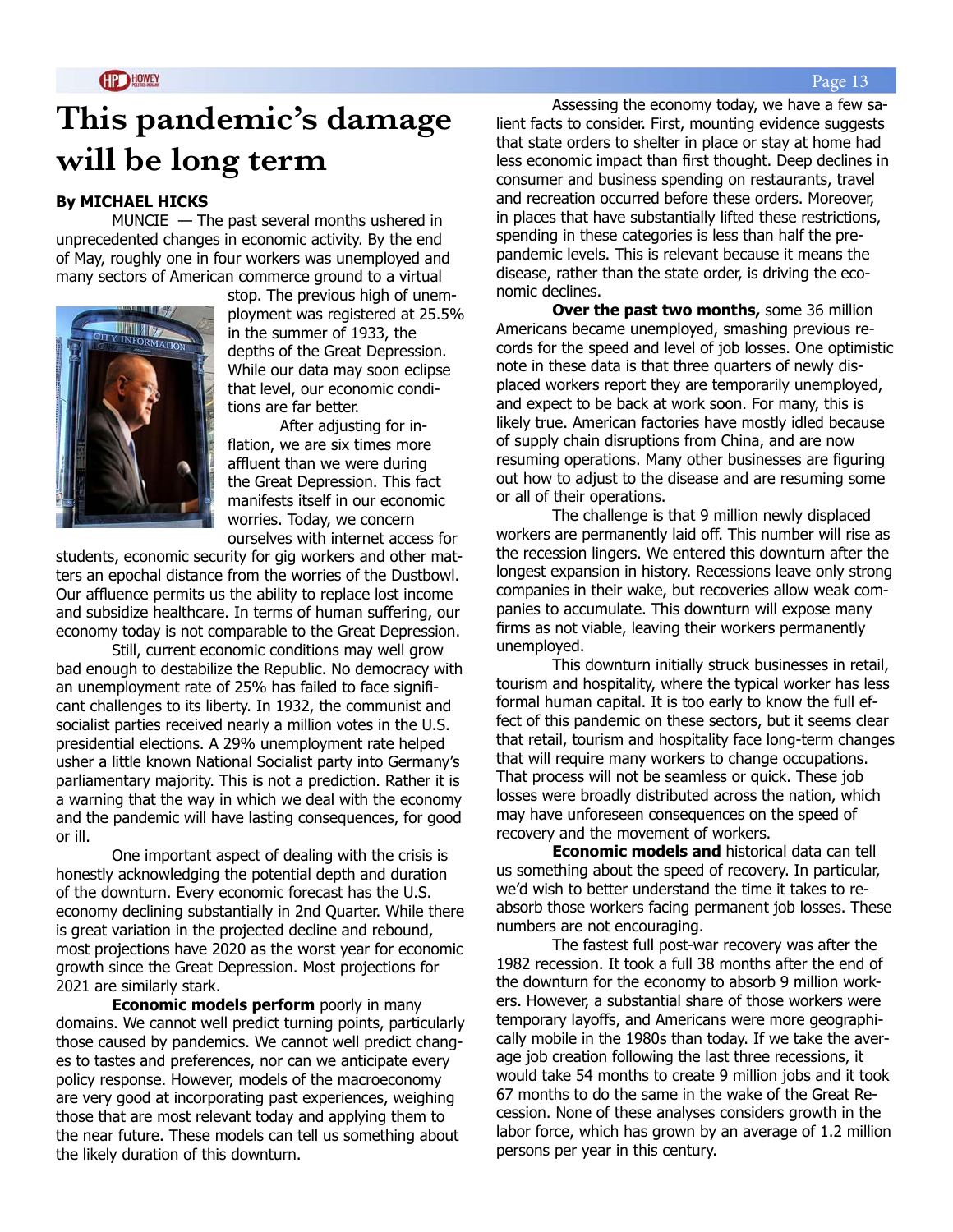Putting all this together simply reveals that under even optimistic assumptions the labor market disruption of this pandemic will linger for four years. Estimates derived from more recent downturns suggest a much longer path to full recovery. This is a very different prognosis from even two months ago.  $\cdot\cdot\cdot$ 

**Michael J. Hicks, PhD, is the director of the Center for Business and Economic Research and the George and Frances Ball distinguished professor of economics in the Miller College of Business at Ball State University.** 



## **Galileo & Fauci**

### **By KELLY HAWES CNHI News Bureau**

ANDERSON — Is Anthony Fauci today's Galileo? Mario Livio makes that comparison in a recent essay for STAT, an online publication covering the areas of health, science and medicine.

"Defending science and scientific integrity can be a frustrating and lonely battle," Livio wrote. "As I watch Dr. Anthony Fauci do this on the news, I think of another



'battler' who ultimately had the last word." Livio, an astrophysicist who worked on the Hubble Space Telescope for more than two decades, is the author of a new book, "Galileo and the Science Deniers."

Nearly 400 years ago, Galileo Galilei found himself on trial for heresy. He had made the audacious claim that Earth was not, in fact, the center of the universe, a suggestion

that ran counter to the teachings of the Catholic Church. Galileo, now known as the father of modern science, was ultimately convicted, and he spent the last eight and a half years of his life on house arrest. His book was banned.

That fate shocked the French scientist and philosopher Rene Descartes. "I was so astonished at this that I almost decided to burn all my papers," Descartes wrote to a friend, "or at least to let no one see them."

**Then, the science deniers** were driven by religion and an insistence on a literal interpretation of Scripture. Now they're driven by politics and concern about the outcome of an approaching election.

During an appearance on National Public Radio, Livio bemoaned the current political environment "where we almost see the death of facts." In his essay, Livio mentioned comments by the president of the United States downplaying the danger of COVID-19. He also referred to Fauci's exchange with U.S. Sen. Rand Paul during a recent appearance before a Senate committee.

Paul, himself a physician, has been critical of public health experts like Fauci for moving too slowly in pulling back restrictions. "We ought to have a little bit of humility in our belief that we know what's best for the economy," Paul said.

Fauci, who has been director of the National Institute of Allergy and Infectious Diseases since 1984, shot back. "I have never made myself out to be the 'end-all' and only voice in this," he said. "I'm a scientist, a physician and a public health official. I give advice according to the best scientific evidence. I don't give advice about economic things. I don't give advice about anything other than public health."

Such modesty is a hallmark of science, Livio said. In his own book, Galileo downplayed his discoveries, suggesting his real legacy was science itself, "ways and means by which other minds more acute than mine will explore its remote corners."

**Livio suggested that** the stakes today might be even higher than they were in Galileo's time. "Silencing Fauci or relegating him to the hinterlands could have far more disastrous consequences than silencing Galileo since at the time it didn't really matter how planetary bodies revolved around each other," Livio wrote. "From my perspectives as a scientist and a historian, it is always a bad idea not to follow science."

Scientists aren't perfect, he said. They make mistakes, and predictions might turn out to be inaccurate. But the scientific method ensures that researchers will make corrections as new data becomes available.

"To dismiss fact-based scientific advice when human life is at stake is unconscionable," Livio wrote. He noted that it took the Catholic Church more than 350 years to admit its mistake in the trial of Galileo. "We can't afford to wait that long to find out that Fauci is right," he wrote. Indeed we can't.  $\div$ 

**Kelly Hawes is a columnist for CNHI News Indiana. He can be reached at kelly.hawes@indianamediagroup.com. Find him on Twitter @Kelly\_Hawes.** 

# **ANTELOPE CLUB**

615 N. DELAWARE ST. - DOWNTOWN INDY antelopeclub@hotmail.com



>> Lunch & dinner 6 days a week

>> Cigar lounge

>> Beautiful view of Downtown from our 2nd floor patio

YOUR FRIENDS ALL HANG **OUT HERE... DO YOU?**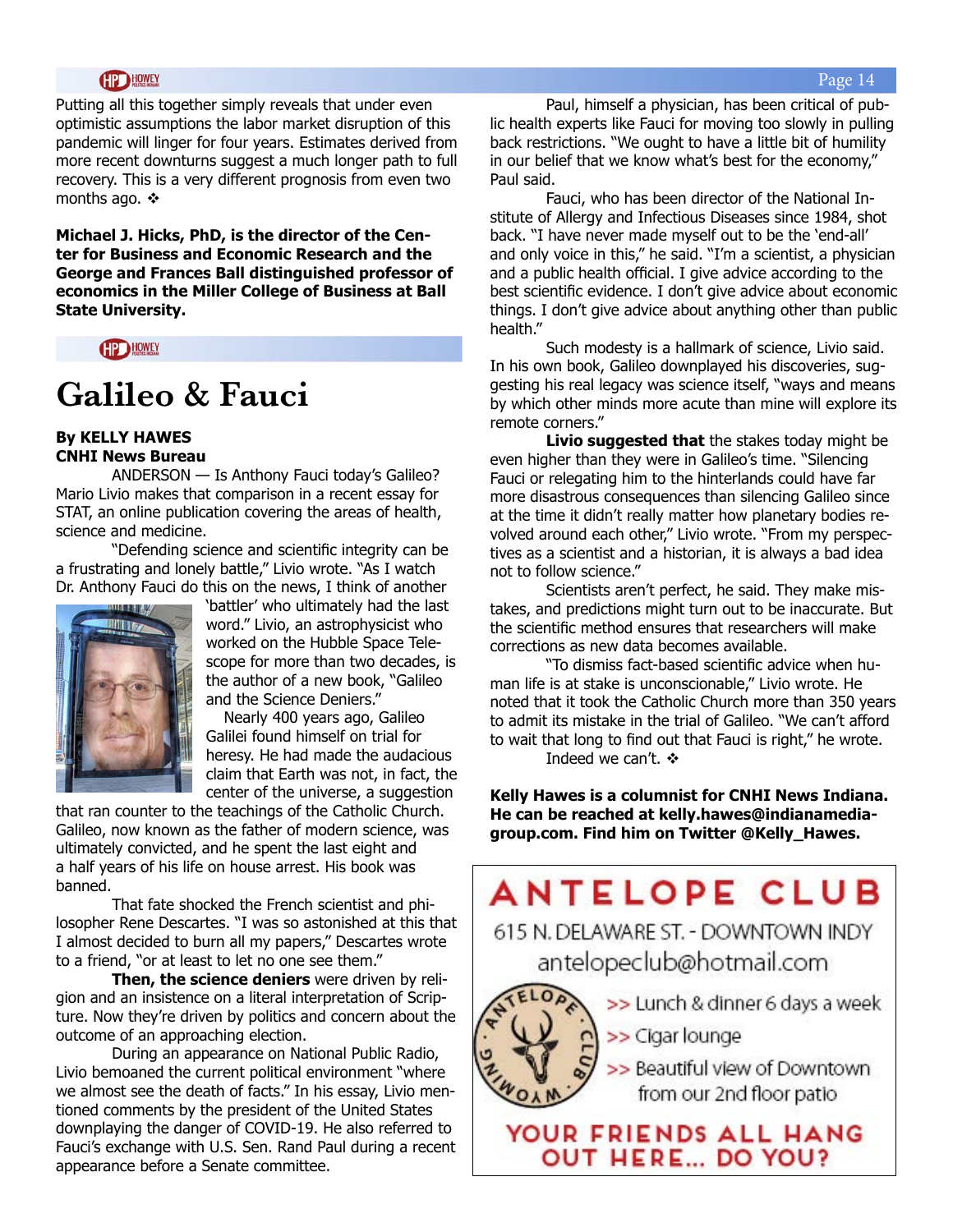# **Moving beyond normal**

### **By MORTON J. MARCUS**

INDIANAPOLIS — Everyone seems to be wishing we'd get back to normal from our attempts to evade the enemy virus. I earnestly hope we move ahead from nor-



mal. Let's aim for something better than the normal we have known since the end of WWII.

 Last week the Bureau of the Census released the 2019 population estimates for cities and towns across America. I eagerly downloaded the Indiana data anticipating an article about increases and decreases among nearly 600 Hoosier hometowns.

 Yes, there is a story there. The 567 cities and towns (the incorpo-

rated places) of Indiana gained 265,700 residents between 2010 and 2019. That's 17,300 more than the entire state. Much of that is rearranging the chairs on our landlocked cruise ship.

**Some see this population** redistribution as the seduction of our youth into the dens of urban vice. Others view such data as saving 17,300 souls from the boring isolation of rural dissipation. Our judgement must be reserved unless the reader has specific local knowledge.

Consider Granger in St. Joseph County, with its 30,000-plus residents. Granger is neither a city nor a town, but an unincorporated housing development without the burdens of poverty, racial diversity, and the broken families of other housing developments. It's just another wealthy

**GP HOWEY** 

suburb, seen by its denizens as a refuge from South Bend, Mishawaka, and Elkhart.

It's remarkably like the "town" I live in  $-$  Meridian Hills, one of 16 cities and towns in Marion County, home of Unigov. My residential area has a golf course, no retail trade, no business enterprises, unless they are run by folks working from home. My town offers no perceptible services other than street signs, semi-ornamental streetlights, and an invisible constable, while taking only 3.3% of my property taxes.

**Of our 567** Hoosier cities and towns, 326 (57%) have declining populations. Of those, 167 have fewer than 1,000 residents. Of course, we have a contingent of citizens who would do everything they can think of to "save" those places, if they could think of something. Others are concerned that formerly stalwart cities are on a path to impoverishment. We had 32 communities of 10,000 or more people lose population in the past nine years.

At the same time, 17 cities and towns grew by more than 10%; the smallest of these being Cedar Lake (11,600 in 2010), where soon one will not be able to enjoy either cedar trees or a lake.

 Now would be a good time to be thinking, developing new concepts of local government, land use, conservation of nature and the built environment. Let's not applaud "growth" built by leaving carcasses where once we thrived. Let's have the "new normal" end the waste and destruction of yesterday's normal. We can find ways to keep the best of what we have and not regret what we've done.  $\mathbf{\dot{\cdot}}$ 

**Mr. Marcus is an economist. Reach him at mortonjmarcus@yahoo.com. Follow his views and those of John Guy on "Who gets what?" podcasts.**

# **Paid family leave left off the study list**

### **By ERIN MACEY**

INDIANAPOLIS — Early on in "The Man with Two Brains," Steve Martin's character needs guidance. He stares up at a gilded portrait of his recently deceased wife,



begging her for a sign. Amazingly, the portrait detaches from the wall and begins spinning, slowly at first, then faster, as a woman's voice wails a definitive "NO!" over and over. The ground rumbles, light bulbs explode, and the plaster behind the painting cracks. Smoke appears. The spinning grows faster, and the voice louder and louder. "Just any kind of sign," Steve Martin says, seeming totally unfazed

by the bizarre and horrifying display. "I'll be on the lookout

for it. In the meantime, I'm going to put you in the closet."

We appear to be witnessing a similar scene here in Indiana, as some in our state legislature appear unresponsive to the signs right in front of them. Earlier this month, the Legislative Council met to assign interim study topics. These study committees present an opportunity to reach clarity and consensus on where public policy is falling short and what can be done to improve it, or to revisit priority topics that could not be fully addressed in the context of the short session. This year's selection of study topics has such glaring omissions, it almost seems as though there exists a willful refusal to acknowledge the data.

**Indiana's abysmal preterm** birth, infant mortality, and maternal mortality rates deserve attention. In fact, they have been a priority item on Gov. Holcomb's agenda for years. They have sparked at least some legislative attention to how and where pregnant women receive health care and, more recently, to the workplace experiences of pregnant women. When Sen. Alting's bill to provide these women with more protection in the workplace faced opposition during the short session, the Senate transformed the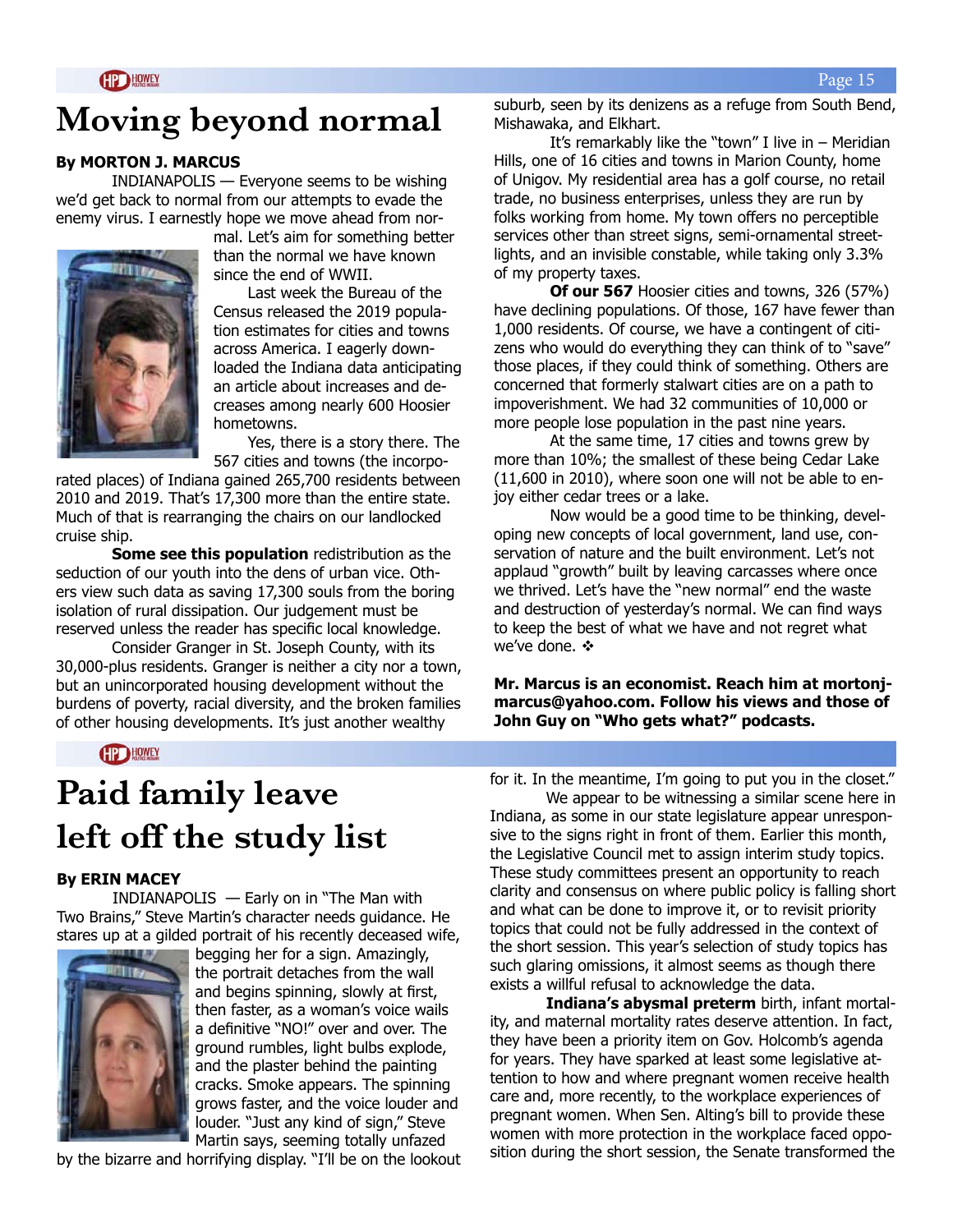bill into a study proposal instead. With such a stark crisis on our hands and strong, broad-based support for the proposal, surely Indiana lawmakers would be motivated to use an interim study to figure out how to join the 29 other states with protections for pregnant workers? Pregnancy accommodation: Not on the list.

**How about paid leave?** For four years in a row, legislators have proposed studying other states' approaches to paid leave. This year, Sen. Randolph's call to study paid leave happened to come in the midst of a pandemic, when the advice to everyone is to stay home when sick. Meanwhile, Indiana lags other states in workers' access to paid leave, with an estimated one in three lacking the ability to earn even a paid sick day. Might it not be beneficial, after four years, to finally heed the call to figure out a systemic approach that supports workers and small businesses alike? Paid leave: Not on the list.

Perhaps Indiana lawmakers would rather encourage workers to build their own reserves as buffers against the storms of misfortune? Data clearly suggest that Hoosiers should be saving more – both for basic emergencies and for retirement, particularly now that defined benefit (pension) plans are largely a thing of the past. Both types of savings can insulate workers from deprivation during job loss or volatility. Sen. Tomes proposed studying how to create greater access to retirement savings accounts, a topic that the Indiana Senate has explored many times in the past without success in reaching consensus on an approach. Anyone looking for a strategy to rebuild a more resilient state might look to savings as an area to bolster. Retirement savings: Not on the list.

One might argue that these were likely areas that Legislative Council passed over in an attempt to more narrowly focus on the immediate effects of COVID-19. However, the fact that items like "whether package size discrimination is being used against certain retailers" and consumer credit regulations did make the list suggests the omissions were unrelated to a desire to pare down study topics to focus on the crisis at hand. In fact, when, during the meeting, Indiana's legislative majority leadership refused to entertain a motion to take a deeper look at data on racial disparities in health outcomes, it seemed clear whose priorities won the day.

**Leaders within the** Indiana General Assembly need to stop ignoring the state's indicators of distress and their constituents' growing cries of concern. Yet, this most recent event suggests that they are willing to continue doing so. Unfortunately, unlike a Steve Martin movie, there is nothing funny about this. Lives are at stake, and the leadership's infatuation with favoring business concerns will prove detrimental to many Hoosiers.  $\mathbf{\hat{*}}$ 

### **Macey, PhD, is a senior policy analyst for the Indiana Institute for Working Families and the Indiana Community Action Association.**

## **The GOP's wide scope**

### **By CRAIG DUNN**

KOKOMO – I've been a life-long Republican and I've been politically active for the majority of my life. My first overt Republican act was to send a fan letter to Presidential candidate Senator Barry Goldwater way back

in 1964. Funny, even Hillary Clinton was a Republican back then.

The first Republican State Convention I attended was in 1972. As an 18-year-old brash young teenager, I bucked the demands of my county chairman to vote for William Sharp for governor and instead I voted for Otis Bowen. This early experience in observing the impotence of a county chairman should have deterred me from ever being a county chairman, but one day I would

eventually be dragged into the maelstrom.

Over my 58 years in Republican Party politics I have met and interacted with a wide variety of those who identify as Republicans. While the national media is quick to try and persuade you that all Republicans are Bibletoting, gun-slinging, fat-cat bigots, the truth is far different. I tend to break down the membership of the GOP in the following categories (please note that multiple group membership is a possibility for any Republican):

■ Economic Opportunity Republicans: I count myself in this group. Raised on the lower end of the economic ladder, I found the Republican promise that if you work hard, get an education and keep out of trouble, then you can go as far as your talents will take you. We used to just call this the American Dream, but now it seems like only Republicans believe in this concept.

■ Chamber of Commerce Republicans: These folks are the captains and kings of industry and commerce. They have largely come to believe that the GOP offers their businesses the best hope of long term success.

**n** I Hate Taxes Republicans: These are the types of people who dumped tea in Boston Harbor. There has never been a tax that they like, except for perhaps the Fair Tax. They are very touchy about any type of tax increase.

**E** Libertarian Republicans: Generally, these Republicans love their liberty and rebel at any attempt by government to control their lives. You can usually find a copy of the Bill of Rights in their back pockets.

**n Religious Republicans:** These Republicans joined the party en mass after 1964's disastrous presidential election. The GOP strategy of cobbling a new electoral majority together by carving out chunks of the Democrat vote by appealing to Southern Democrats and voters who were strongly pro-life was very successful and brought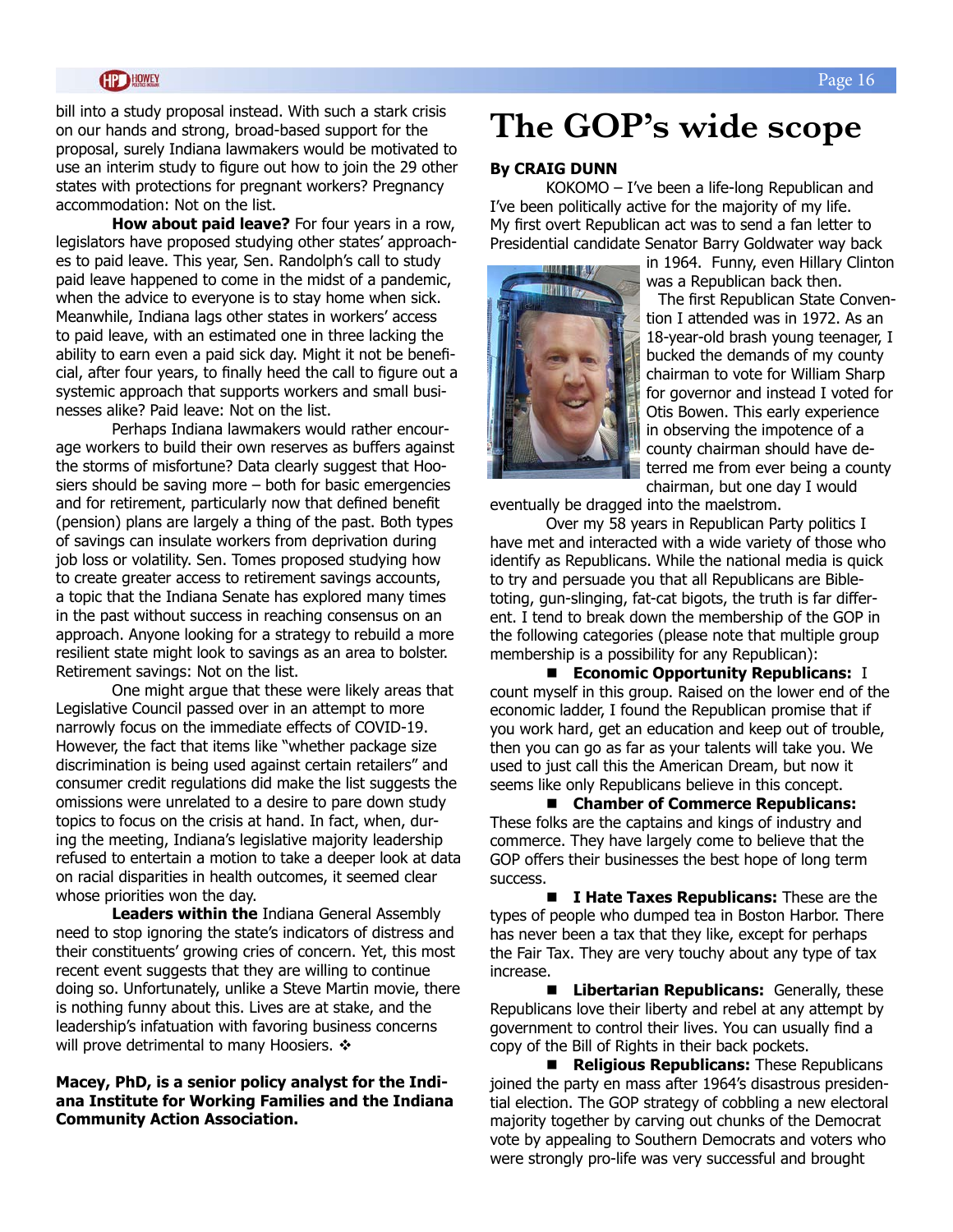### **HD HOWEY**

many large blocs of voters to their cause who traditionally voted Democratic. This was particularly true of Catholic voters. There is no coincidence that you see "I support life and I vote" and "Vote Republican" on bumper stickers on the same vehicle. Many of these religious voters have added defense of marriage and a resistance to anything supportive of gay rights to their pro-life political stances.

**E** Gun, Guts and Glory Republicans: They love America and all it stands for. Love their versions of American history. Love the U.S. military and will go down in flames protecting their right to keep and bear arms.

**Trumpicans:** These relatively new Republicans are an amalgamation of the irritated and those fed up with governmental status quo. Many had never voted before 2016. President Trump finally gave a voice and a candidate to those who felt unrepresented in Washington. They are the other side of the coin to the Bernie Sanders voters.

These are the main groups within the Republican Party. As I stated earlier, the media would have you think that we are a homogenous group, but the reality is that we are a diverse party with occasionally conflicting interests.

In 2008, popular Indiana Gov. Mitch Daniels made it known that he would like to see Valparaiso Mayor Jon Costas succeed Stephen Carter as Indiana attorney general. The governor put together a who's who group of people to rattle chains and deliver the desired results. However, somewhere along the line something went bump in the night and underdog Greg Zoeller won an overwhelming victory and went on to become an outstanding attorney general.

I point this out because we may soon get another abject lesson in the rebelliousness and fierce independence of the Republican voter. The opportunity this time will be the 2020 Indiana Republican Convention and the nomination of a candidate for attorney general. There are many forces at work in this contest and several of the aforementioned groups will play a major role in the nominating process. There will be factions voting in the online convention that take a black-and-white view of Attorney General Curtis Hill's conduct at the infamous Sine Die party and will vote accordingly. There are those who believe that Hill was persecuted and should be defended with their votes. There are those who bristle at anyone trying to tell them how to vote and they will vote the opposite direction.

There are some Republicans who don't like Gov. Holcomb for hiking the gas tax, demanding Hill's resignation or for not being supportive of religious issues enough. They will survey the landscape and vote accordingly. There are some Libertarian types who don't appreciate the job being done by Gov. Holcomb on battling the coronavirus pandemic and are looking for a way to stick their fingers into his eye.

On the flip side will be a sizable number of Republican delegates who will ask the question of, not only, who is the best person to be attorney general, but, also, who has the best chance of beating a well-funded Democrat candidate? They will make their minds up and many will defer to party leadership for the answer.

**There will also be a group** of Republicans who ask whether or not there is a compromise candidate who can represent their interests and still win the election in November. Although I am not a delegate, I would count myself in this group.

You might think that based on my analysis of the membership of the Republican Party that we are a disorganized and fractured organization. I've always likened the GOP to the Cartwright Family of the "Bonanza" television show. Old Hoss, Adam and Little Joe could fight each other like cats and dogs until someone tried to mess with the family and then the brothers came together and gave the bad guys a whupping. That's the way it will be in 2020. We will huff and puff, scream and holler, vote for the Republican nominee and then come together to defeat the Democratic candidate in November. It is the one thing that all Republicans agree on!  $\cdot$ 

### **Dunn is the former chairman of the Howard County Republican Party.**

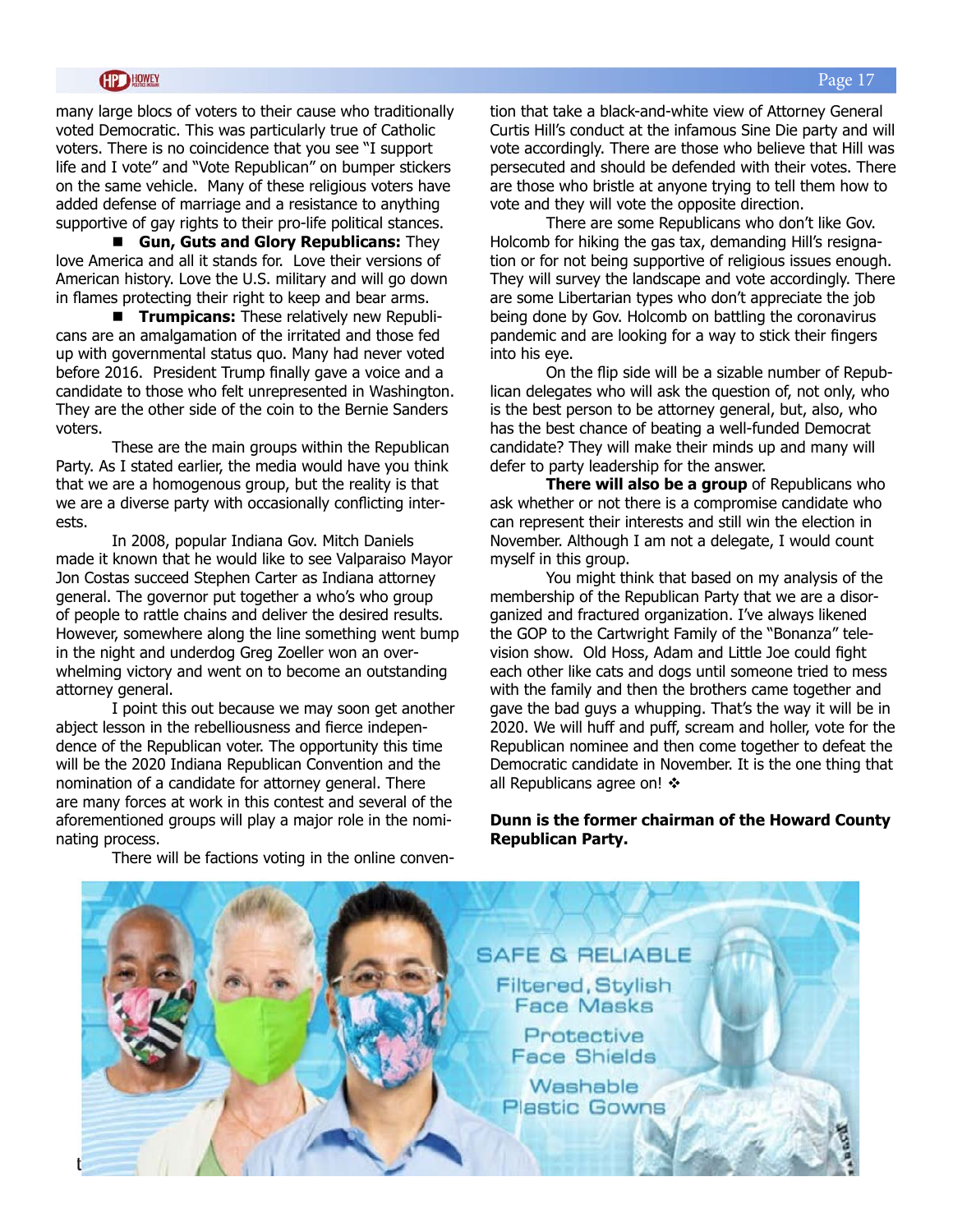**Andrew Sullivan, New York Magazine:** It's perfectly clear by now that the United States does not have a functioning president or administration. It also seems clear that this does not matter to a sizable chunk of the population. They just don't care  $-$  even when it could lead them to lose their lives and their livelihoods. A year ago precisely, Trump's approval rating was, in FiveThirtyEight's poll of polls, 53.8% disapprove, 41.1% approve. This week, the spread was 53.1% disapprove and 43% approve. Almost identical. None of the events of the last year impeachment, plague, economic collapse — have had anything but a trivial impact on public opinion. Neither, it seems, does the plain evidence of Trump's derangement. Yesterday, at a Ford plant in Michigan, the president reiterated that he was once named "Man of the Year" in Michigan, something that never happened and an honor that doesn't exist. He insisted that Obama had left no pandemic preparation behind — "we took over empty cupboards. The cupboards were bare" — which is untrue. He said he owned a lot of Lincolns but then he said he didn't. When referring to the anti-Semite and Nazi-supporter Henry Ford, he ad-libbed, "Good bloodlines, if you believe in that stuff. Good blood." In a factory where mask-wearing is legally mandatory and where every other executive was wearing a mask — and one who spoke with a Perspex visor on as well — Trump refused to wear one in public, though he apparently put one on behind the curtain.

When asked why he wasn't wearing one, he said: "I don't want to give the press the pleasure of seeing it." Just one completely bonkers day from a president who has effectively refused to do the job. Count the objective COVID-19 failures in 2020 alone. The president was briefed on the looming viral threat, both internally and externally, multiple times in January. But he does not read his briefings — he doesn't actually read anything — and is uniquely un-briefable in person, according to a story in the New York Times: "'How do you know?' is Mr. Trump's common refrain during his 30- to 50-minute briefings two or three times a week. He counters with his own statistics on issues where he has strong views, like trade or NATO. Directly challenging him, even when his numbers are wrong, appears to erode Mr. Trump's trust, according to former officials, and ultimately he stops listening." In other words, the officials who tell him things he doesn't want to believe are soon sidelined or fired. This is the behavior of a 2-year-old. In a man in his 70s, it's a form of pathology.

The key thing, however, is that none of this seems to matter to the supporters of the president. For them, the pathology seems to be the point. It is precisely Trump's refusal to acknowledge reality that they thrill to  $-$  because it offends and upsets the people they hate (i.e., city dwellers, the educated, and the media). The more Trump brazenly lies, the more Republicans support him. The more incoherent he is, the more insistent they are. Bit by bit, they have been co-opted by Trump into a series of cascading and contradicting lies, and they are not going to give

up now — even when they are being treated for COVID-19 in hospital. Tribalism is now not just one force in American politics, it's the overwhelming one, and tribalism abhors reality if it impugns the tribe. But you can't have both tribalism and public health. When you turn wearing a

### **COLUMNISTS INDIANA**

simple face mask into a political and cultural symbol of leftism, when you view social distancing as a concession to your enemies, you deeply undermine the power of millions of small impediments to viral outbreak. What we are seeing is whether this trib-

alism can be sustained even when it costs tens of thousands of lives, even when it means exposing yourself to a deadly virus, even when it is literally more important than your own life. We are entering the Jonestown phase of the Trump cult this summer. It is not going to be pretty.  $\boldsymbol{\psi}$ 

**Mark Bennett, Terre Haute Tribune-Star:** Hoosiers' resourcefulness hasn't disappeared in the pandemic. Indiana residents' participation in the option to vote by mail in the upcoming June 2 primary reinforces that ingenuity. Last Friday, Indiana Secretary of State Connie Lawson described the participation in absentee voting by mail, up to that point, during Gov. Eric Holcomb's update on the COVID-19 coronavirus situation. The numbers were impressive. They showed thousands of Hoosiers are accepting of an alternative to casting ballots in the traditional manner. Indiana suspended its requirement for voters to provide a valid excuse for requesting an absentee ballot for next month's primary. The change to open up the absentee vote-by-mail option to all registered voters was made to protect people from having to gather in close proximity at polling sites for in-person voting. With state, national and local public health officials urging folks to maintain social distancing, with six feet between individuals, the newly expanded vote-by-mail opportunity appealed to many. Lawson said 330,657 residents had filled out and returned absentee vote ballots to county clerks offices in Indiana. That compares to 53,818 people who cast votes by mail in the 2016 Indiana primary. "One of the most effective ways to protect yourself and keep your poll workers safe is to vote absentee by mail," Lawson said. "I encourage all voters to vote absentee in the June 2 primary." The governor also said voting by mail is the smartest option this spring. He told the Times, "Thankfully, we have lots of options to vote safely." Lawson took no stance on whether vote-by-mail will be open again to all Indiana registered voters, no excuse necessary, this fall. Instead, Lawson said the state would assess the absentee voting by mail after the primary, consult the Centers for Disease Control and Prevention and state public health officials, and then decide on allowing that option for the Nov. 3 general election. That's a sound plan, and one that rises above a purely political based stance, such as the inaccurate rhetoric coming from President Donald Trump on the vote-by-mail process.  $\div$